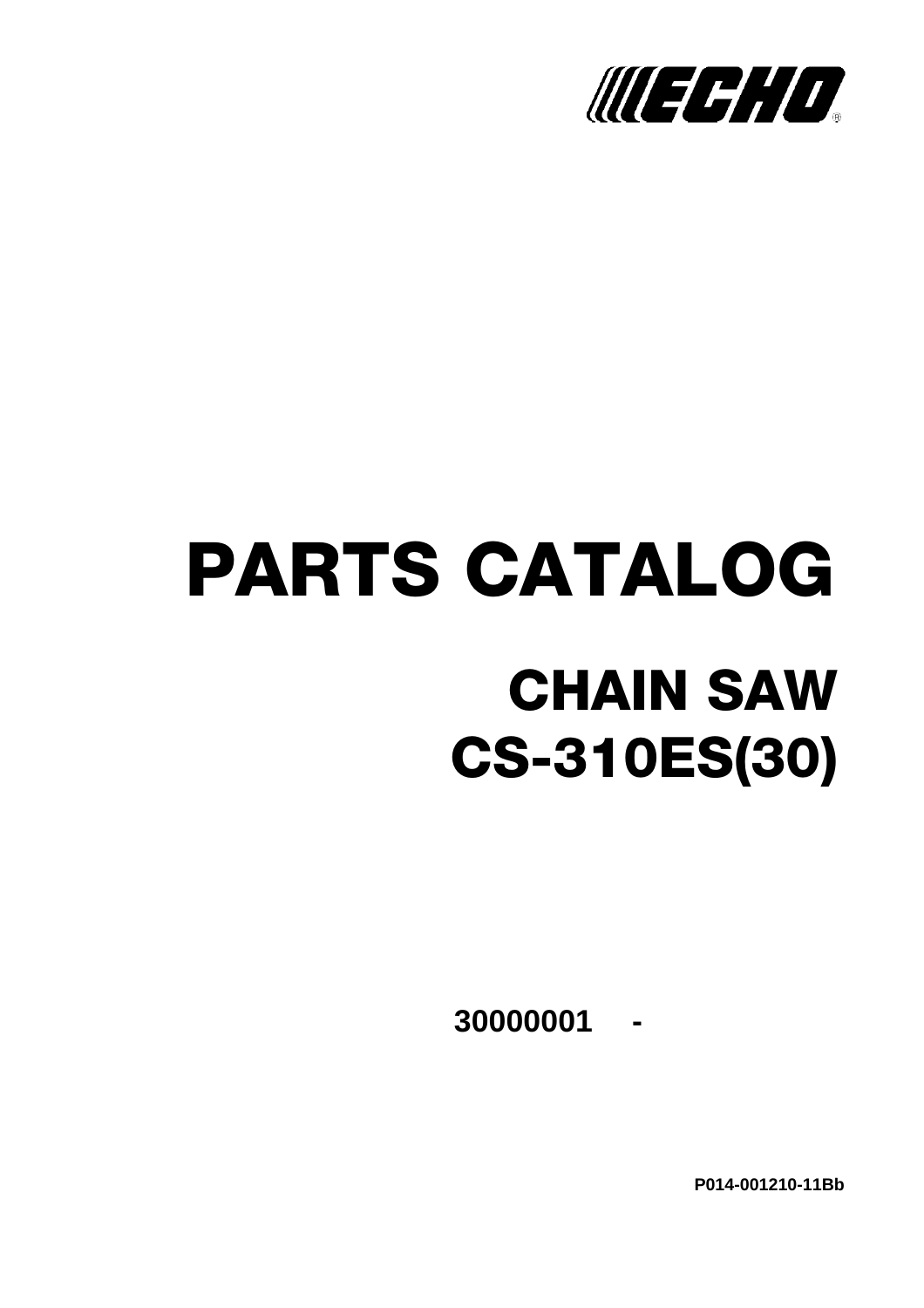### 1. CYLINDER, CRANKCASE, PISTON

| 5              |           | 6<br>$8 - 00$<br>10 <sup>1</sup><br>11<br>14<br>13 | 0<br>10          | 8<br>13<br>4<br>12<br>18<br>19<br>20<br>21 | (Q)<br>1<br>$2 -$<br>16<br>21<br>ą<br>22<br>23<br>E<br>$-26$ | 3<br>$\overline{4}$<br>17 |                   |
|----------------|-----------|----------------------------------------------------|------------------|--------------------------------------------|--------------------------------------------------------------|---------------------------|-------------------|
| <b>KEY</b>     | LV        | PART NUMBER Q'TY DESCRIPTION                       |                  |                                            | <b>REMARKS</b>                                               | NOTE1                     | NOTE <sub>2</sub> |
| 1              |           | P021-015050                                        | 1                | <b>CRANK CASE KIT</b>                      |                                                              |                           |                   |
| $\overline{2}$ | $\ddot{}$ | V805-000220                                        | 4                | BOLT, TORX 5                               | TB-5*25 12.9                                                 |                           |                   |
| 3              |           | A202-000070                                        | 1                | <b>BELLOWS, INTAKE</b>                     |                                                              |                           |                   |
| 4              |           | A206-000000                                        | 1                | HOLDER, BELLOWS                            |                                                              |                           |                   |
| 5              |           | P021-015061                                        | 1                | <b>PISTON KIT</b>                          |                                                              |                           |                   |
| 6              | $\ddot{}$ | 100011-16131                                       | 1                | RING, PISTON                               |                                                              |                           |                   |
| 7              | +         | 100013-15330                                       | 1                | PIN, PISTON                                | 5.5*8*29                                                     |                           |                   |
| 8              | $+$       | 100015-04630                                       | $\overline{c}$   | <b>CIRCLIP, PISTON PIN</b>                 |                                                              |                           |                   |
| 10             | $+$       | 100014-11520                                       | $\overline{2}$   | SPACER, PISTON PIN                         |                                                              |                           |                   |
| 11             |           | 100142-12330                                       | 1                | <b>KEY, WOODRUFF</b>                       |                                                              |                           |                   |
| 12             |           | P021-035210                                        | 1                | <b>CRANKSHAFT ASY</b>                      |                                                              |                           |                   |
| $\frac{13}{2}$ | $+$       | V505-000011                                        | $\overline{a}$   | SEAL, OIL 12                               |                                                              |                           |                   |
| 14             | $+$       | 94035-36201                                        | $\overline{2}$   | <b>BEARING BALL</b>                        | 6201X3JR2C3                                                  |                           |                   |
| 16             |           | P021-036932                                        | $\mathbf{1}$     | COVER, ENGINE                              |                                                              |                           |                   |
| 17             | $\pm$ .   | V225-000030                                        | $\overline{2}$ . | <b>BOLT, STUD 8</b>                        |                                                              |                           |                   |
| 26             | $\ddot{}$ | C022-000071                                        | $\mathbf{1}$     | <b>AUTO-OILER ASSEMBLY</b>                 |                                                              |                           |                   |
| 18             |           | C463-000030                                        | $\overline{c}$   | KNOB, LATCH                                |                                                              |                           |                   |
| 19             |           | J485-000200                                        | $\overline{c}$   | <b>HINGE</b>                               |                                                              |                           |                   |
| 20             |           | V490-000400                                        | $\overline{2}$   | <b>CLIP</b>                                |                                                              |                           |                   |
| 21             |           | V622-000070                                        | 4                | PIN, STRAIGHT 4                            | F4*17.8                                                      |                           |                   |
| .22            |           | V805-000180                                        | 4                | BOLT, TORX 5                               | TB-5*30 12.9                                                 |                           |                   |
| 23             |           | C617-000500                                        | $\overline{2}$   | <b>STOPPER</b>                             |                                                              |                           |                   |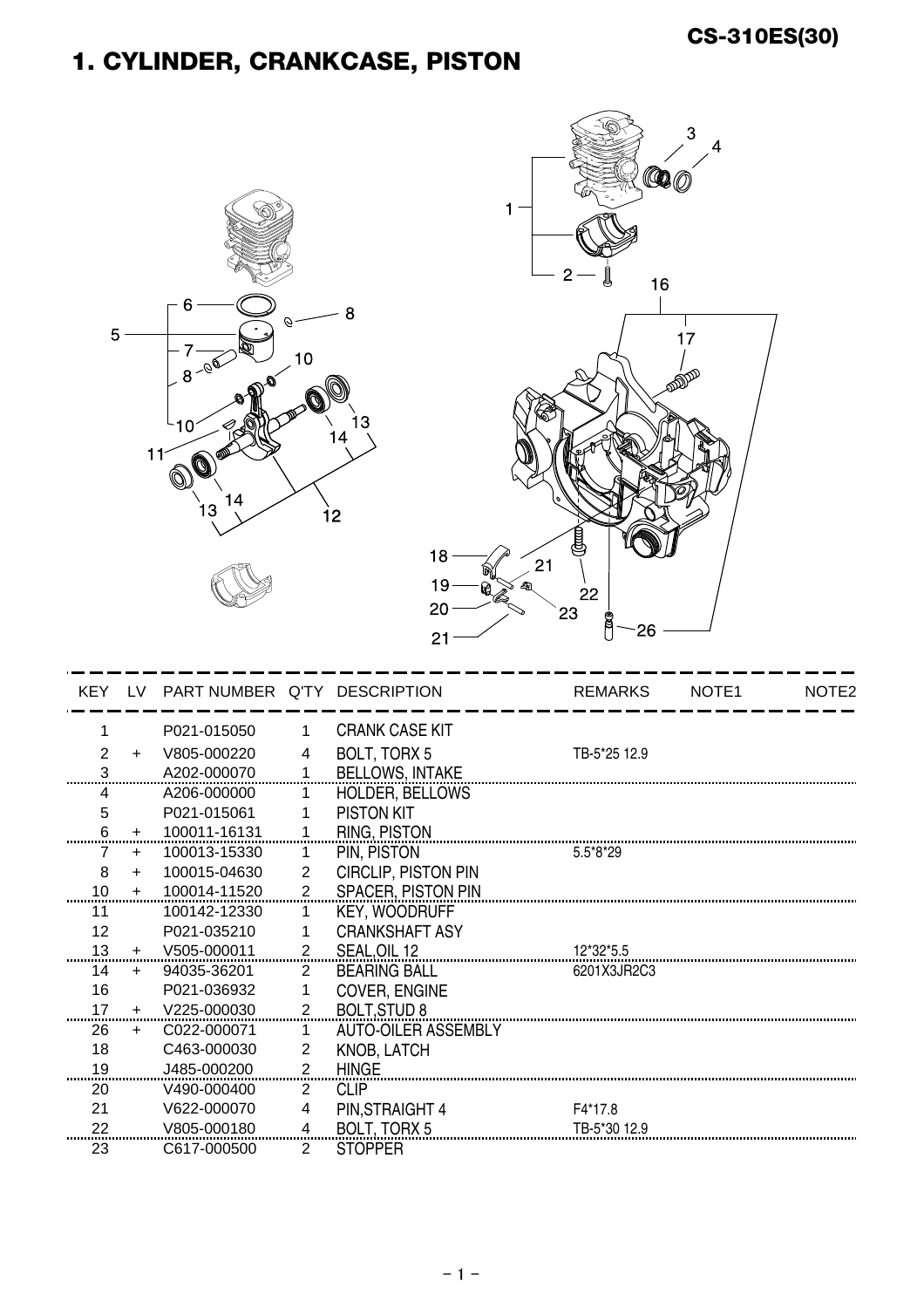#### 2. MUFFLER, TOOLS

| $\overline{c}$<br>$\ensuremath{\mathsf{3}}$<br>4<br>@<br>5<br>6<br>16<br>0<br>15                                                   |                   |
|------------------------------------------------------------------------------------------------------------------------------------|-------------------|
| 12<br>8<br>10<br>9<br>14<br>13                                                                                                     |                   |
| PART NUMBER Q'TY DESCRIPTION<br>NOTE1<br><b>KEY</b><br>LV<br><b>REMARKS</b>                                                        | NOTE <sub>2</sub> |
| 5<br>NUT, FRANGE 5<br>900516-00005<br>$\mathbf{2}$<br>1                                                                            |                   |
| LID, MUFFLER<br>145861-60930<br>2                                                                                                  |                   |
| PLATE, MUFFLER<br>3<br>145614-60930<br>1                                                                                           |                   |
| <b>MUFFLER</b><br>145610-60930<br>4<br>1                                                                                           |                   |
| GASKET, EXHAUST<br>V104-000732<br>5<br>1                                                                                           |                   |
| 6<br>BOLT <sub>,5</sub><br>$5*60$<br>101023-60930<br>$\overline{a}$<br>5*60<br>1<br>TOOL, CASE<br>8<br>X698-000050<br>140*260*0.06 |                   |
| 9<br>TOOL, WRENCH<br>X602-000080<br>1<br>13*19 L180                                                                                |                   |
| 10<br>DRIVER, SCREW 50<br>895812-03930<br>$\overline{1}$                                                                           |                   |
| <b>TOOL,L WRENCH</b><br>12<br>X605-000050<br>1                                                                                     |                   |
| 13<br>P021-014660<br>1<br>SCABBARD, CHAIN                                                                                          |                   |
| 14<br>ROPE<br>5*900<br>898568-14530<br>$\mathbf{1}$<br>$+$                                                                         |                   |
|                                                                                                                                    |                   |
| 35RC50SL3/8<br><b>BAR, GUIDE 35</b><br>15<br>X123-000250<br>$\mathbf{1}$<br><b>ECHO</b>                                            |                   |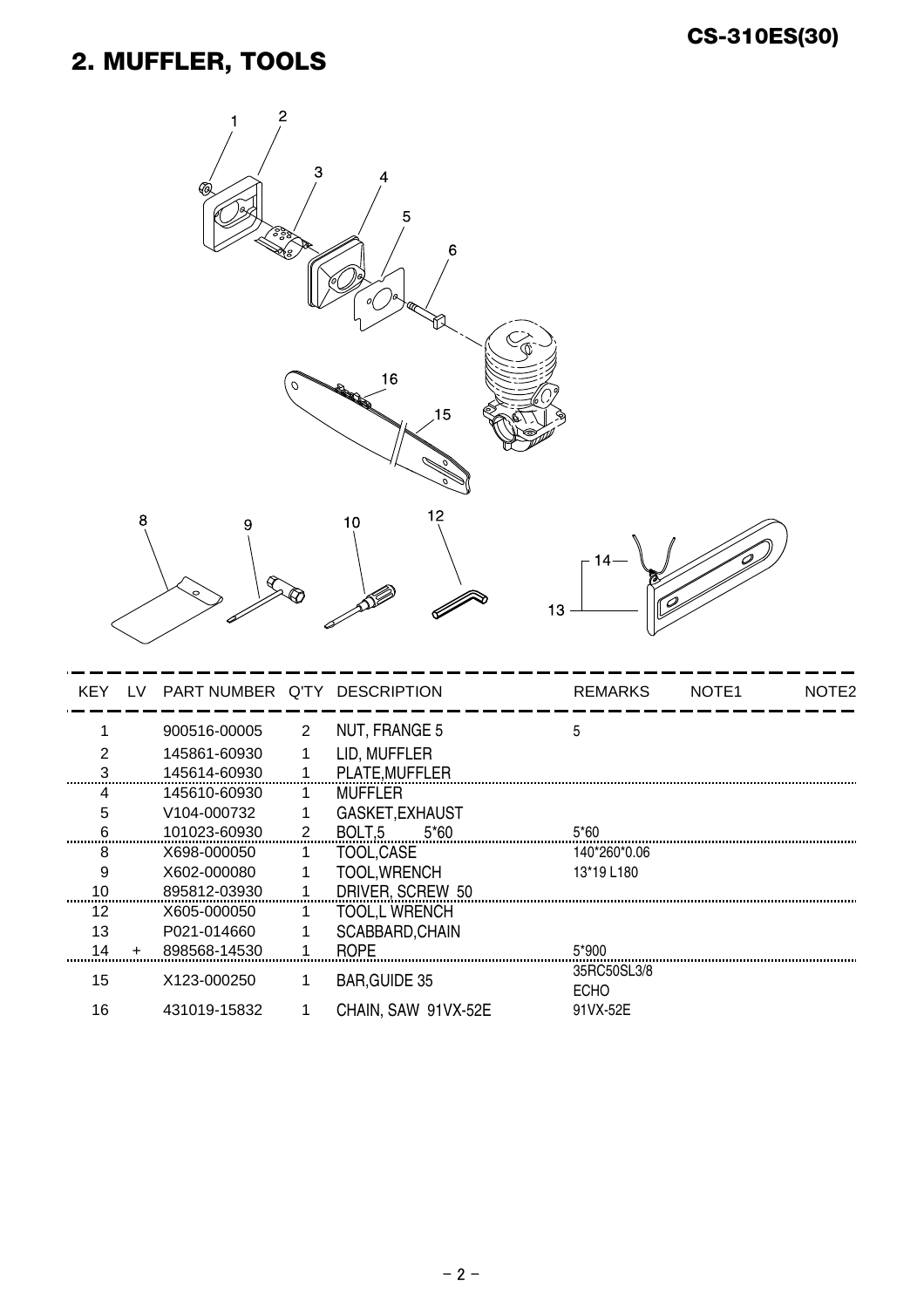# 3. RECOIL STARTER, MAGNETO



|                |           | KEY LV PART NUMBER Q'TY DESCRIPTION |                |                        | <b>REMARKS</b>            | NOTE1 | NOTE <sub>2</sub> |
|----------------|-----------|-------------------------------------|----------------|------------------------|---------------------------|-------|-------------------|
|                |           | A409-000350                         |                | ROTOR, MAGNETO         | <b>WALBRO FW57</b>        |       |                   |
| $\overline{2}$ |           | 900515-00008                        |                | NUT, FLANGE 8          | 8                         |       |                   |
| 3              |           | 177234-35430                        | $\overline{2}$ | SPRING, RETURN         |                           |       |                   |
| 4              |           | A514-000020                         | $\overline{2}$ | <b>PAWL</b>            |                           |       |                   |
| 5              |           | 177247-04630                        | $\overline{2}$ | SPACER, RATCHET        | $5.2*8*2.1$               |       |                   |
| 6              |           | 900603-00005                        | $\overline{2}$ | <b>WASHER 5</b>        | 5.5*12*0.8                |       |                   |
|                |           | V203-000080                         | $\overline{2}$ | BOLT <sub>.5</sub>     | $5*14$                    |       |                   |
| 8              |           | A172-000830                         | 1              | COVER, FAN             |                           |       |                   |
| 9              |           | A411-000460                         | 1              | COIL, IGNITION         | <b>WALBRO MBU-</b><br>35A |       |                   |
| 10             |           | A425-000000                         | 1              | <b>SPARKPLUG</b>       | BPMR8Y                    |       |                   |
| 11             |           | A426-000020                         |                | TERMINAL, SPARKPLUG    |                           |       |                   |
| 12             |           | A427-000020                         | 1              | <b>CAP, SPARK PLUG</b> |                           |       |                   |
| 13             |           | 150117-16430                        | $\overline{2}$ | <b>SPACER</b>          |                           |       |                   |
| 14             |           | V805-000210                         | $\overline{2}$ | <b>BOLT, TORX 5</b>    | TB-5*20 12.9              |       |                   |
| 15             |           | V485-001070                         |                | <b>LEAD</b>            | #LA105 L255               |       |                   |
| 16             |           | A440-001190                         | 1              | SWITCH, ON OFF         |                           |       |                   |
| 17             |           | V485-001080                         | 1              | <b>LEAD</b>            | L235,#187,#250            |       |                   |
| 18             |           | A051-001301                         |                | STARTER, RECOIL ASY    |                           |       |                   |
| 19             | $\ddot{}$ | P022-005891                         |                | <b>GRIP, STARTER</b>   |                           |       |                   |
| 20             | $+$       | P022-001330                         |                | SPRING KIT, REWIND     |                           |       |                   |
| 21             | $+$       | P022-008440                         |                | ROPE, STARTER          | $3.5*900$                 |       |                   |
| 22             | $+$       | A506-000080                         | 1              | REEL, ROPE             |                           |       |                   |
| 23             | $+$       | V452-000220                         |                | SPRING, TORSION        | D2.3 <sub>0</sub> 21.1    |       |                   |
| 24             | $+$       | P022-022000                         |                | CATCHER, PAWL          |                           |       |                   |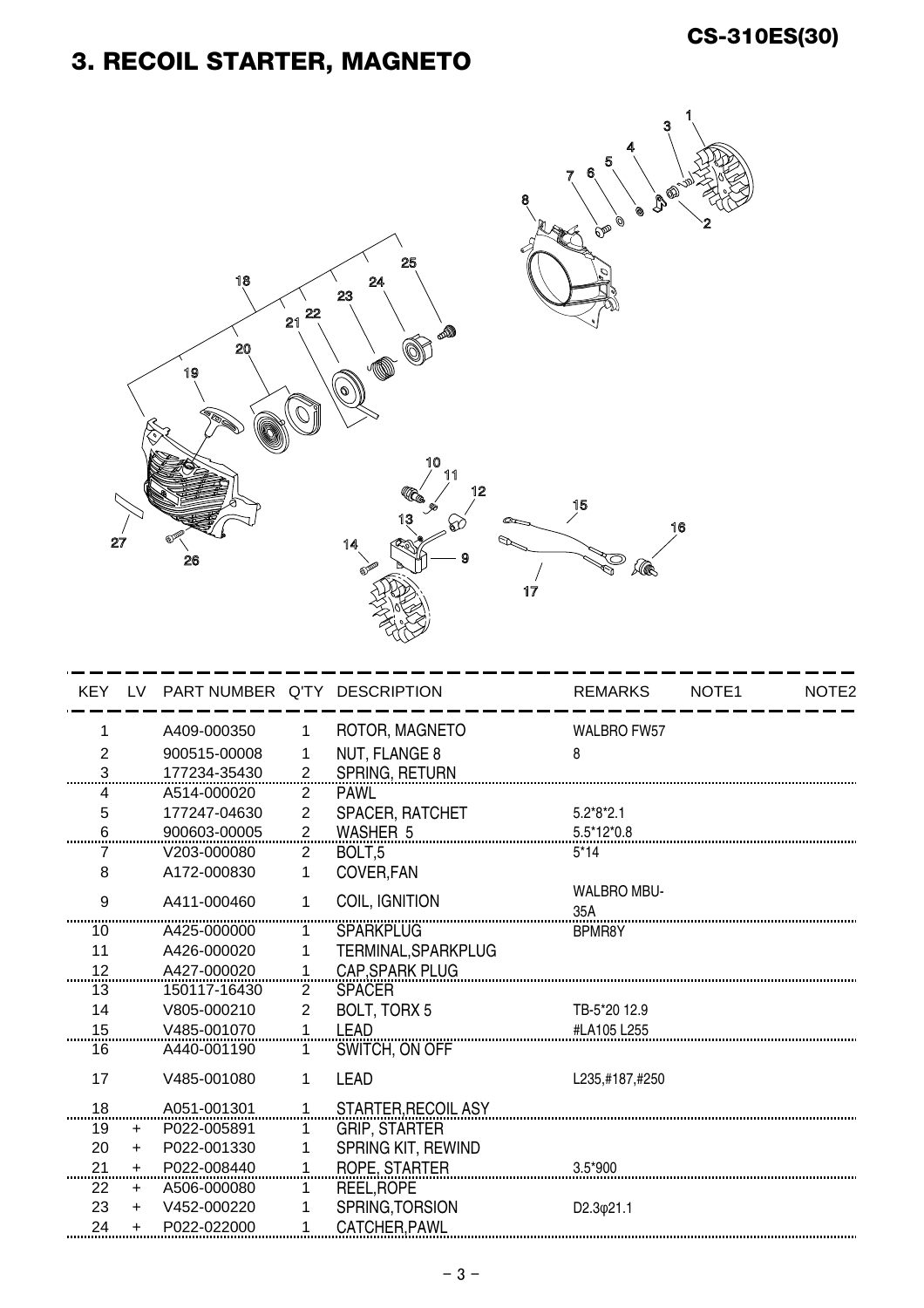## 3. RECOIL STARTER, MAGNETO

|            | 27 | 18<br>20<br>19<br>26         | 22<br>21<br>Ó           | 25<br>24<br>23<br>$\overline{\mathbb{R}}$<br>Q<br>$\mathbb{Q}$<br>$\widehat{\mathcal{C}}$<br>10<br>11<br>(Co<br>13<br>ଚ⊄<br>14<br>9 | 12<br>$17$ | 3<br>SO B<br>$\mathcal{C}$<br>$\mathscr{O}$<br>$\infty$<br>TK<br>15<br>Q<br>V<br>íQ. | 16    |                   |
|------------|----|------------------------------|-------------------------|-------------------------------------------------------------------------------------------------------------------------------------|------------|--------------------------------------------------------------------------------------|-------|-------------------|
| <b>KEY</b> | LV | PART NUMBER Q'TY DESCRIPTION |                         |                                                                                                                                     |            | <b>REMARKS</b>                                                                       | NOTE1 | NOTE <sub>2</sub> |
| 25         | +  | 177236-61830                 | 1                       | <b>SCREW</b>                                                                                                                        |            |                                                                                      |       |                   |
| 26         |    | V805-000010                  | $\overline{\mathbf{4}}$ | BOLT, TORX 5                                                                                                                        |            | TT-5*20 DG 10.9                                                                      |       |                   |
| 27         |    | X502-000670                  | $\mathbf{1}$            | LABEL, ECHO                                                                                                                         |            |                                                                                      |       |                   |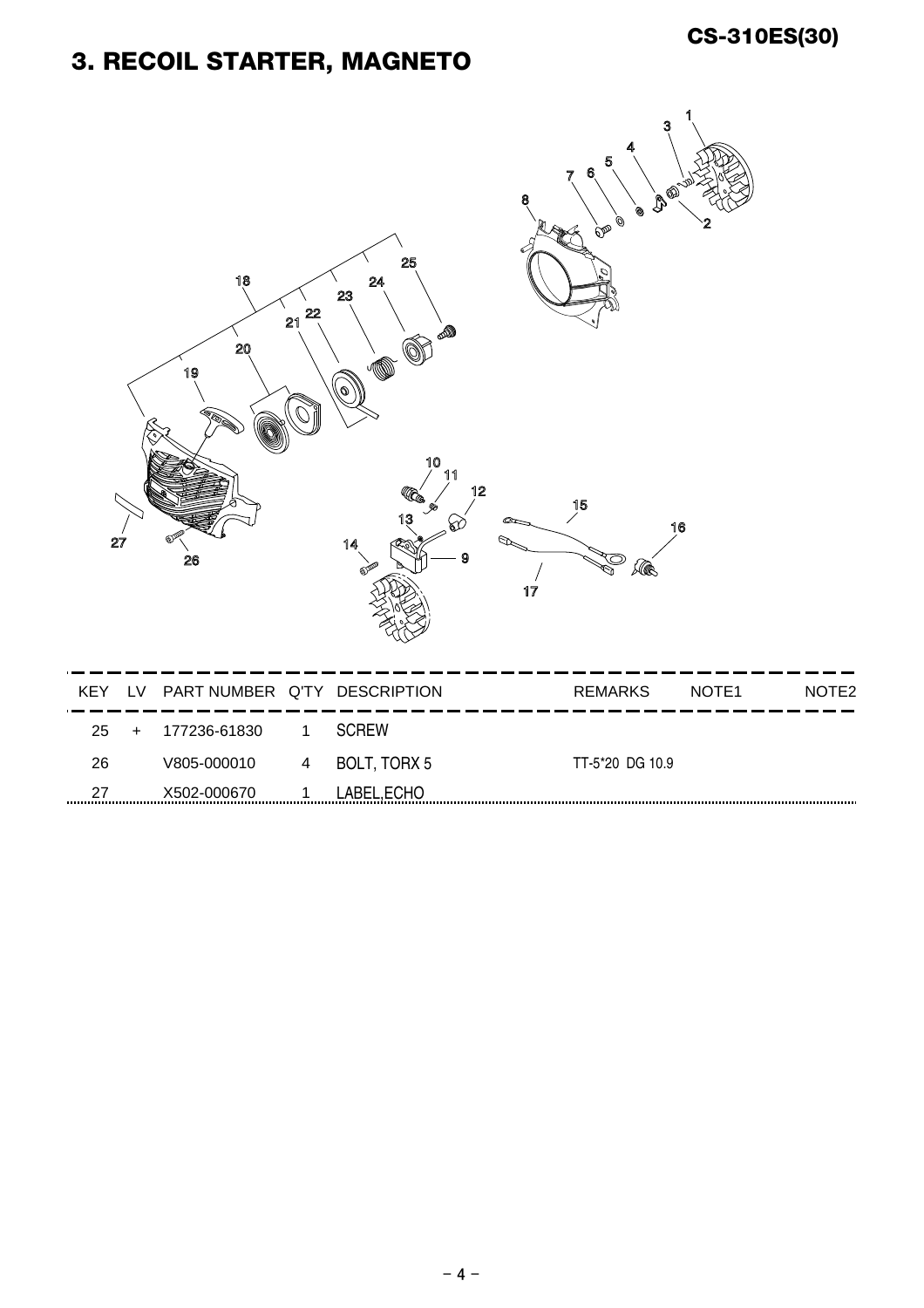#### 4. AIR CLEANER



|                |     | KEY LV PART NUMBER Q'TY DESCRIPTION |              |                          | <b>REMARKS</b>  | NOTE <sub>1</sub> | NOTE <sub>2</sub> |
|----------------|-----|-------------------------------------|--------------|--------------------------|-----------------|-------------------|-------------------|
| 1              |     | P021-005581                         | 1            | OIL CAP ASY              |                 |                   |                   |
| $\overline{2}$ | $+$ | 900720-00018                        | 1            | O-RING 18                | P-18            |                   |                   |
| 3              | $+$ | A365-000050                         | $\mathbf 1$  | CONNECTOR, CAP           |                 |                   |                   |
| 4              |     | 436114-13930                        | 1            | <b>VALVE, CHECK</b>      |                 |                   |                   |
| 5              |     | 436205-02832                        | 1            | STRAINER, OIL            |                 |                   |                   |
| 6              |     | 132115-01461                        | $\mathbf{1}$ | <b>GROMMET</b>           |                 |                   |                   |
|                |     | 130110-05260                        | 1            | PIPE, IMPULSE            |                 |                   |                   |
| 8              |     | V186-000020                         | 1            | JOINT, PIPE              |                 |                   |                   |
| 9              |     | V470-000810                         | 1            | <b>PIPE</b>              |                 |                   |                   |
| 10             |     | V <sub>137</sub> -000000            | 1.           | <b>GROMMET, FUEL</b>     |                 |                   |                   |
| 11             |     | A356-000030                         |              | <b>VALVE, CHECK</b>      |                 |                   |                   |
| 12             |     | 131004-37933                        | 1            | CAP ASY, FUEL            |                 |                   |                   |
| 3              | $+$ | A365-000050                         | 1.           | CONNECTOR, CAP           |                 |                   |                   |
| 13             | $+$ | V581-000610                         |              | RING, O                  | P <sub>22</sub> |                   |                   |
| 15             |     | V471-002170                         | $\mathbf{1}$ | <b>PIPE</b>              | 3*5*230         |                   |                   |
| 16             |     | 132013-09820                        | 1            | <b>CLIP</b>              | 6MM             |                   |                   |
| 17             |     | V471-001560                         | 1            | <b>PIPE</b>              | $2.4*5*80$      |                   |                   |
| 18             |     | 132115-44330                        | $\mathbf{1}$ | <b>GROMMET</b>           |                 |                   |                   |
| 19             |     | 131205-14930                        | 1            | STRAINER, FUEL           |                 |                   |                   |
| 20             |     | V805-000010                         | 2            | <b>BOLT, TORX 5</b>      | TT-5*20 DG 10.9 |                   |                   |
| 21             |     | A200-000352                         | 1            | <b>INSULATOR, INTAKE</b> |                 |                   |                   |
| 22             |     | A021-003380                         | 1            | CARBURETOR, DIAPHRAGM    | WT-999(EX-2488) |                   |                   |
| 23             |     | V805-000040                         | 2            | <b>BOLT, TORX 5</b>      | TT-5*55 DG 10.9 |                   |                   |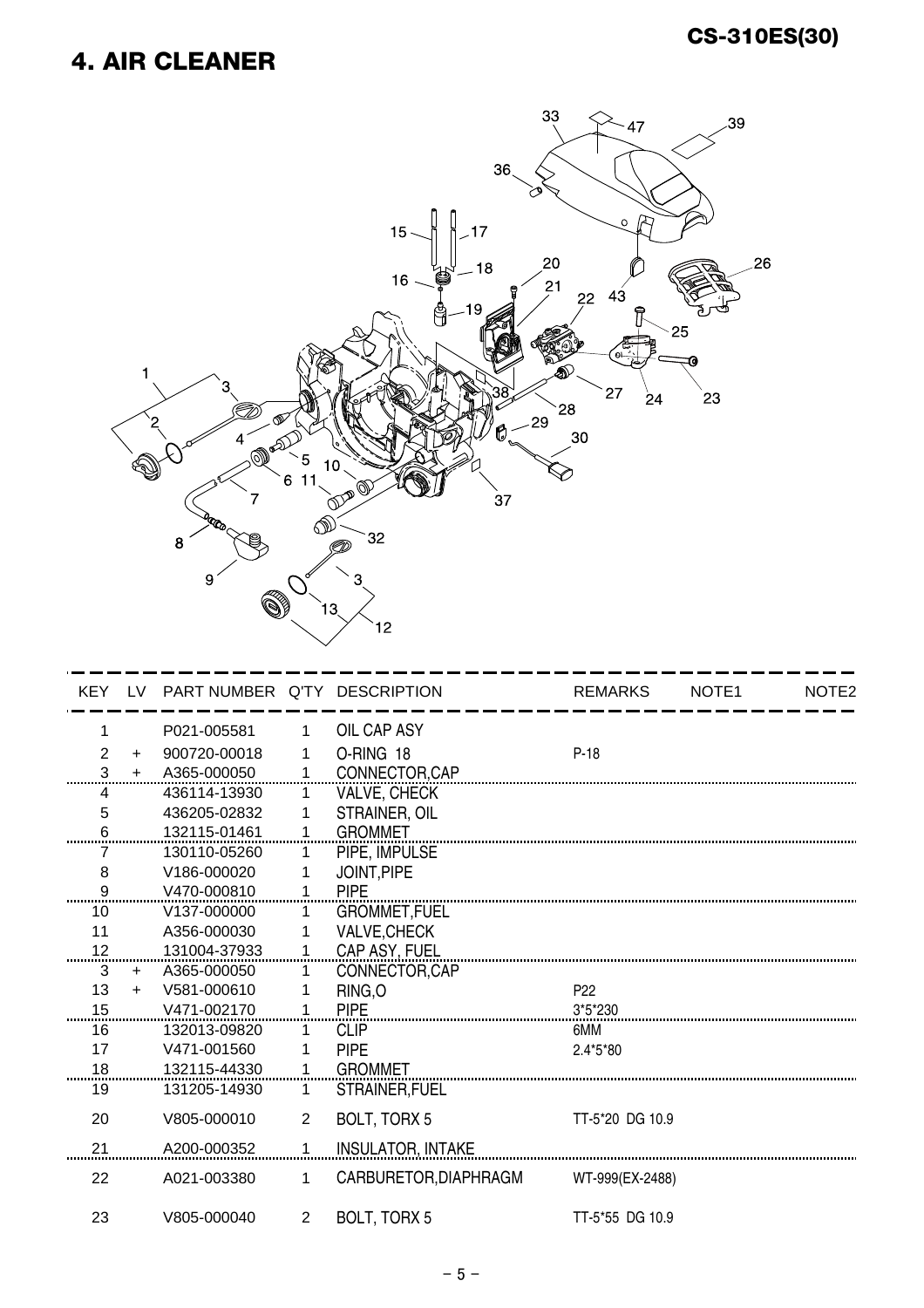#### 4. AIR CLEANER



| <b>KEY</b> | LV. | PART NUMBER Q'TY DESCRIPTION |   |                          | <b>REMARKS</b>  | NOTE <sub>1</sub> | NOTE <sub>2</sub> |
|------------|-----|------------------------------|---|--------------------------|-----------------|-------------------|-------------------|
| 24         |     | A204-000211                  | 1 | <b>ELBOW, CARBURETOR</b> |                 |                   |                   |
| 25         |     | V805-000000                  |   | <b>BOLT, TORX 5</b>      | TT-5*16 DG 10.9 |                   |                   |
| 26         |     | A226-001570                  |   | ELEMENT, AIR FILTER      |                 |                   |                   |
| 27         |     | 123181-39130                 |   | PUMP, PRIMER             |                 |                   |                   |
| 28         |     | V471-001280                  |   | <b>PIPF</b>              | $2.4*5*105$     |                   |                   |
| 29         |     | V130-000010                  |   | <b>GROMMET, CHOKE</b>    |                 |                   |                   |
| 30         |     | A241-000150                  |   | <b>KNOB, CHOKE</b>       |                 |                   |                   |
| 32         |     | V420-001790                  | 2 | <b>CUSHION</b>           |                 |                   |                   |
| 33         |     | A160-001070                  |   | COVER, CYLINDER          |                 |                   |                   |
| 36         |     | 100927-35830                 |   | <b>PIPE</b>              | $3*7*10$        |                   |                   |
| 37         |     | 890157-39130                 |   | LABEL, SWITCH            |                 |                   |                   |
| 38         |     | X524-001900                  |   | LABEL                    |                 |                   |                   |
| 39         |     | X503-009270                  |   | LABEL, MODEL             | CS-310ES        |                   |                   |
| 43         |     | 130338-32430                 |   | PLUG, COVER              |                 |                   |                   |
| 47         |     | X505-006291                  |   | LABEL.CAUTION            |                 |                   |                   |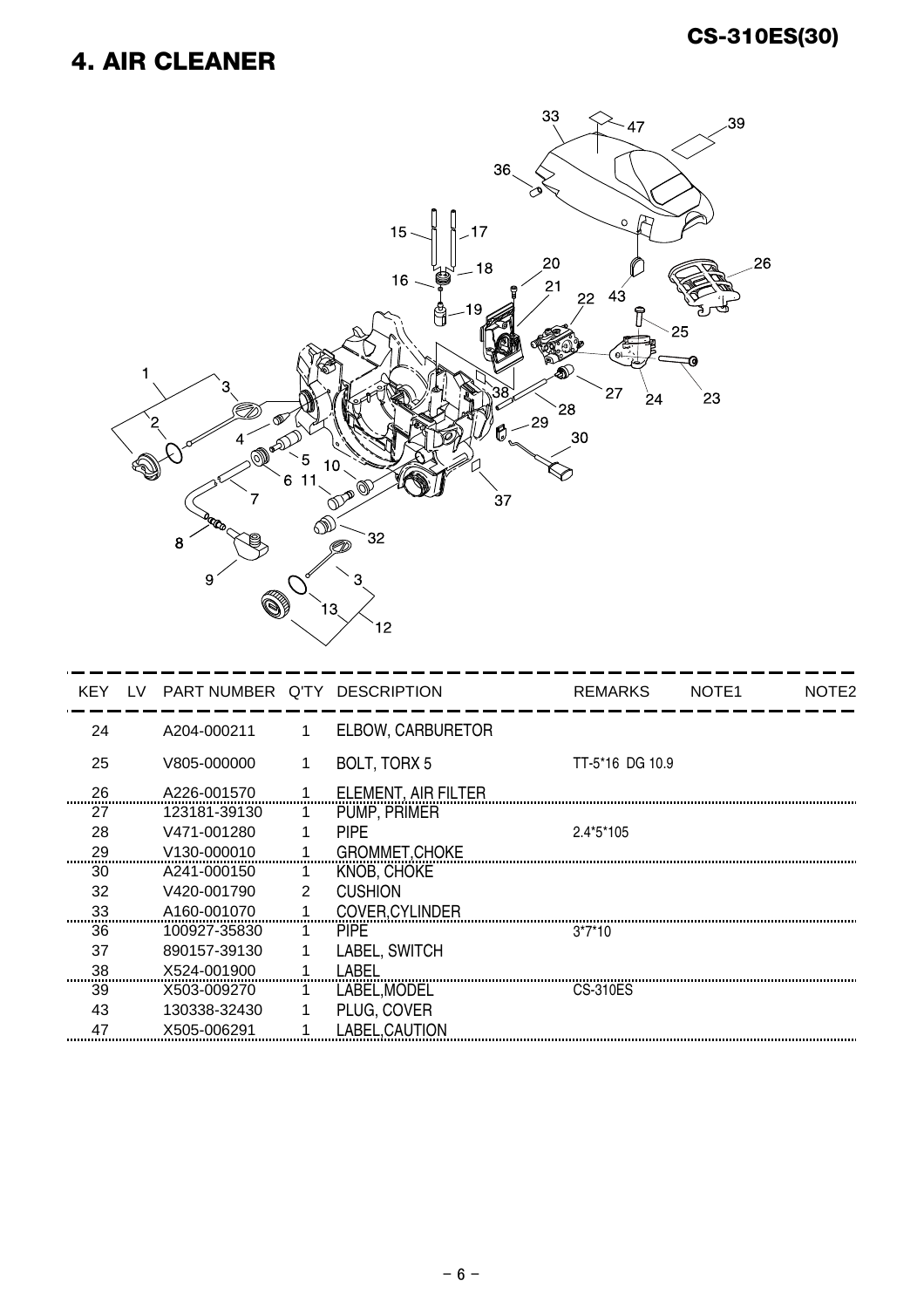#### 5. HANDLE





| <b>KEY</b> | LV. | PART NUMBER Q'TY DESCRIPTION |                |                     | <b>REMARKS</b>  | NOTE <sub>1</sub> | NOTE <sub>2</sub> |
|------------|-----|------------------------------|----------------|---------------------|-----------------|-------------------|-------------------|
|            |     | C400-000541                  | 1              | HANDLE, FRONT       |                 |                   |                   |
| 2          |     | V805-000000                  | 5              | BOLT, TORX 5        | TT-5*16 DG 10.9 |                   |                   |
| 3          |     | V450-000700                  |                | SPRING, COMPRESSION |                 |                   |                   |
| 4          |     | V805-000010                  | 3              | BOLT, TORX 5        | TT-5*20 DG 10.9 |                   |                   |
| 5          |     | V450-000710                  |                | SPRING, COMPRESSION |                 |                   |                   |
| 6          |     | V805-000000                  | $\overline{2}$ | BOLT, TORX 5        | TT-5*16 DG 10.9 |                   |                   |
|            |     | C411-000040                  | 1              | LID, HANDLE         |                 |                   |                   |
| 8          |     | C460-000072                  |                | LOCKOUT, THROTTLE   |                 |                   |                   |
| 9          |     | C454-000160                  |                | ROD, THROTTLE       |                 |                   |                   |
| 10         |     | C450-000212                  |                | CONTROL, THROTTLE   |                 |                   |                   |
| 11         |     | V452-000260                  |                | SPRING, TORSION     |                 |                   |                   |
| 12         |     | 900345-40025                 |                | PIN, SPRING 4*25SUS | 4*25SUS         |                   |                   |
| 13         |     | C410-000450                  |                | HANDLE, REAR        |                 |                   |                   |
| 14         |     | V450-000720                  |                | SPRING, COMPRESSION |                 |                   |                   |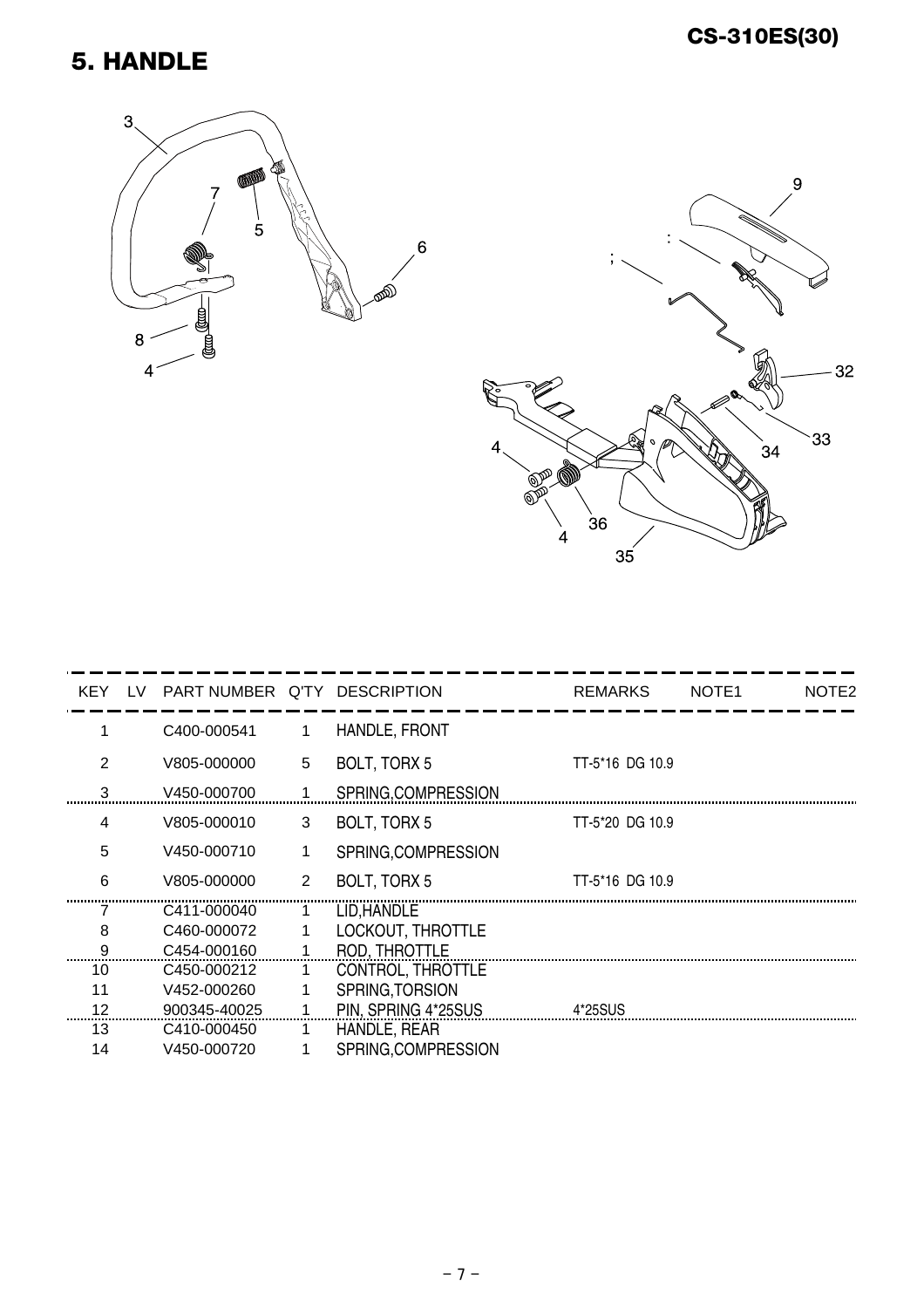# 6. CLUTCH, SPROCKET, CHAIN BRAKE



| <b>KEY</b>     | LV. | PART NUMBER Q'TY DESCRIPTION |              |                         | <b>REMARKS</b>  | NOTE1 | NOTE <sub>2</sub> |
|----------------|-----|------------------------------|--------------|-------------------------|-----------------|-------|-------------------|
| 1              |     | C320-000171                  | $\mathbf 1$  | LEVER, BRAKE            |                 |       |                   |
| $\overline{2}$ |     | V356-000430                  | 1            | COLLAR, 10              |                 |       |                   |
| 3              |     | V805-000010                  | 1            | BOLT, TORX 5            | TT-5*20 DG 10.9 |       |                   |
| 4              |     | 177214-03930                 | 1            | <b>WASHER</b>           |                 |       |                   |
| 5              |     | V804-000020                  | 1            | BOLT, TORX 4            | TT-4*20 DG 10.9 |       |                   |
| 6              |     | V452-000250                  | $\mathbf 1$  | SPRING, TORSION         |                 |       |                   |
| 7              |     | 433116-35430                 | $\mathbf{1}$ | SPACER <sub>8</sub>     | $8*12*9$        |       |                   |
| 8              |     | C345-000271                  | 1.           | COVER, BRAKE            |                 |       |                   |
| 9              |     | V804-000000                  | 3            | BOLT, TORX 4            | TT-4*12 DG 10.9 |       |                   |
| 10             |     | C334-000100                  | 1            | <b>CONNECTOR, BRAKE</b> |                 |       |                   |
| 11             |     | 433116-35430                 | 1            | SPACER <sub>8</sub>     | $8*12*9$        |       |                   |
| 12             |     | 93050-30098                  | $\mathbf 1$  | <b>ROLLER</b>           | F3*9.8          |       |                   |
| 13             |     | C328-000030                  | 1.           | <b>BAND, BRAKE</b>      |                 |       |                   |
| 14             |     | V376-000450                  | 1            | <b>SPACER</b>           |                 |       |                   |
| 15             |     | V450-000070                  | $\mathbf{1}$ | SPRING.COMPRESSION      |                 |       |                   |
| 16             |     | A551-000080                  | 1            | PLATE, CLUTCH           |                 |       |                   |
| 17             |     | A551-000140                  | 1            | PLATE, CLUTCH           |                 |       |                   |
| 18             |     | A056-000210                  | $\mathbf{1}$ | <b>CLUTCH ASY</b>       |                 |       |                   |
| 19             | $+$ | V451-000470                  | 3            | SPRING, TENSION         |                 |       |                   |
| 20             | $+$ | P021-005810                  | 1            | <b>CLUTCH SHOE SET</b>  |                 |       |                   |
| 21             | $+$ | A552-000100                  | $\mathbf{1}$ | <b>HUB, CLUTCH</b>      |                 |       |                   |
| 22             |     | 175012-03930                 | $\mathbf 1$  | <b>BEARING, NEEDLE</b>  |                 |       |                   |
| 23             |     | A556-000542                  | 1            | DRUM, CLUTCH            |                 |       |                   |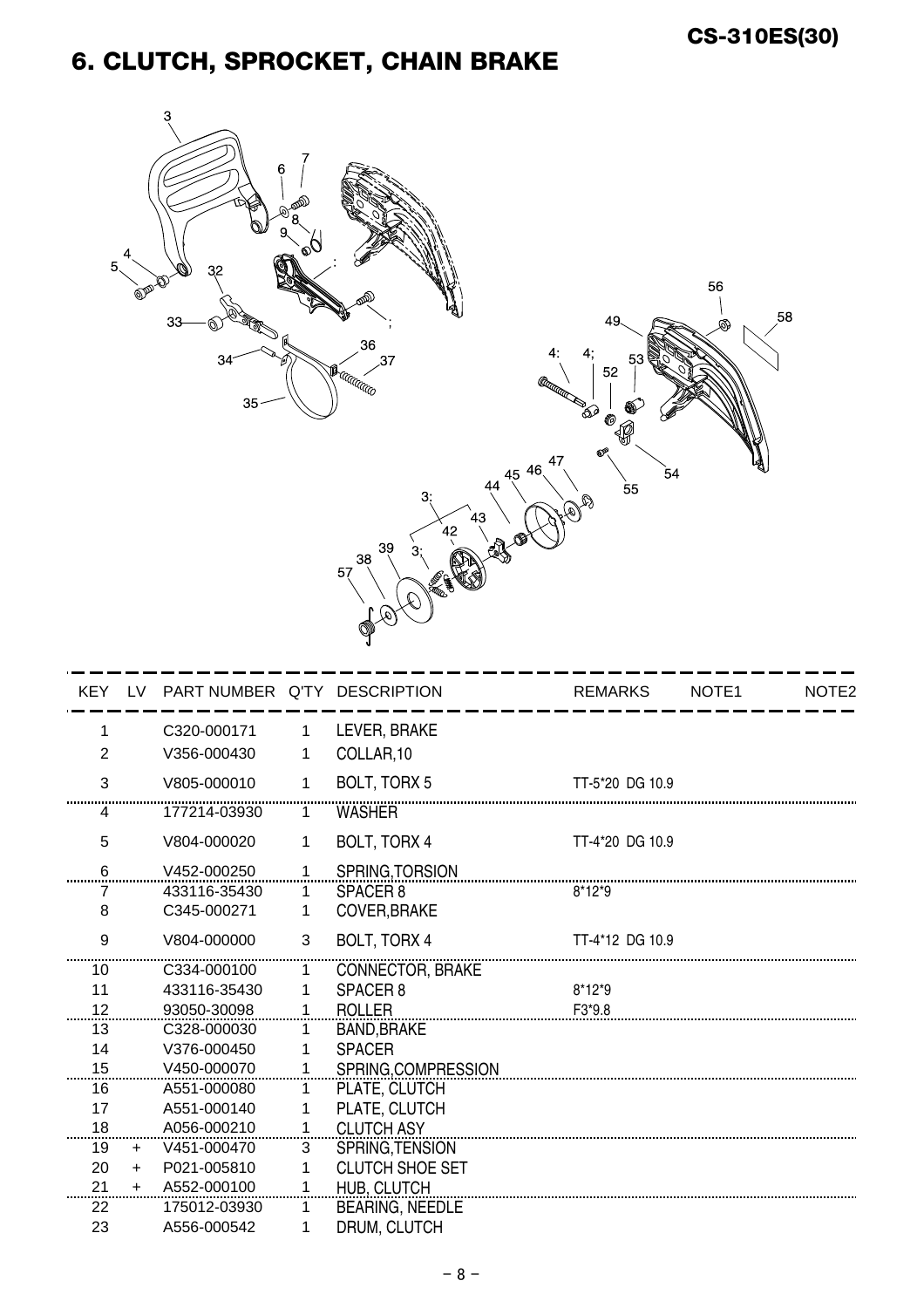# 6. CLUTCH, SPROCKET, CHAIN BRAKE



| <b>KEY</b> | LV. | PART NUMBER Q'TY DESCRIPTION |    |                         | <b>REMARKS</b>  | NOTE <sub>1</sub> | NOTE <sub>2</sub> |
|------------|-----|------------------------------|----|-------------------------|-----------------|-------------------|-------------------|
| 24         |     | 100143-19830                 | 1. | <b>WASHER</b>           | $8.2*31*0.8$    |                   |                   |
| 25         |     | V583-000120                  |    | <b>RING</b>             |                 |                   |                   |
| 27         |     | C300-000401                  |    | <b>GUARD, SPROCKET</b>  |                 |                   |                   |
| 28         |     | V203-000110                  |    | BOLT <sub>.5</sub>      |                 |                   |                   |
| 29         |     | C309-000030                  |    | <b>TENSIONER, CHAIN</b> |                 |                   |                   |
| 30         |     | V651-000011                  |    | <b>GEAR, BEVEL</b>      |                 |                   |                   |
| 31         |     | V651-000001                  |    | <b>GEAR, BEVEL</b>      |                 |                   |                   |
| 32         |     | V355-000140                  |    | COLLAR <sub>.8</sub>    |                 |                   |                   |
| 33         |     | V804-000000                  |    | BOLT, TORX 4            | TT-4*12 DG 10.9 |                   |                   |
| 34         |     | 433019-12330                 | 2  | NUT, FLANGE 8           | M-8             |                   |                   |
| 35         |     | V652-000040                  |    | <b>GEAR, WORM</b>       |                 |                   |                   |
| 36         |     | X502-000340                  |    | LABEL, ECHO             | ECHO(WHITE)     |                   |                   |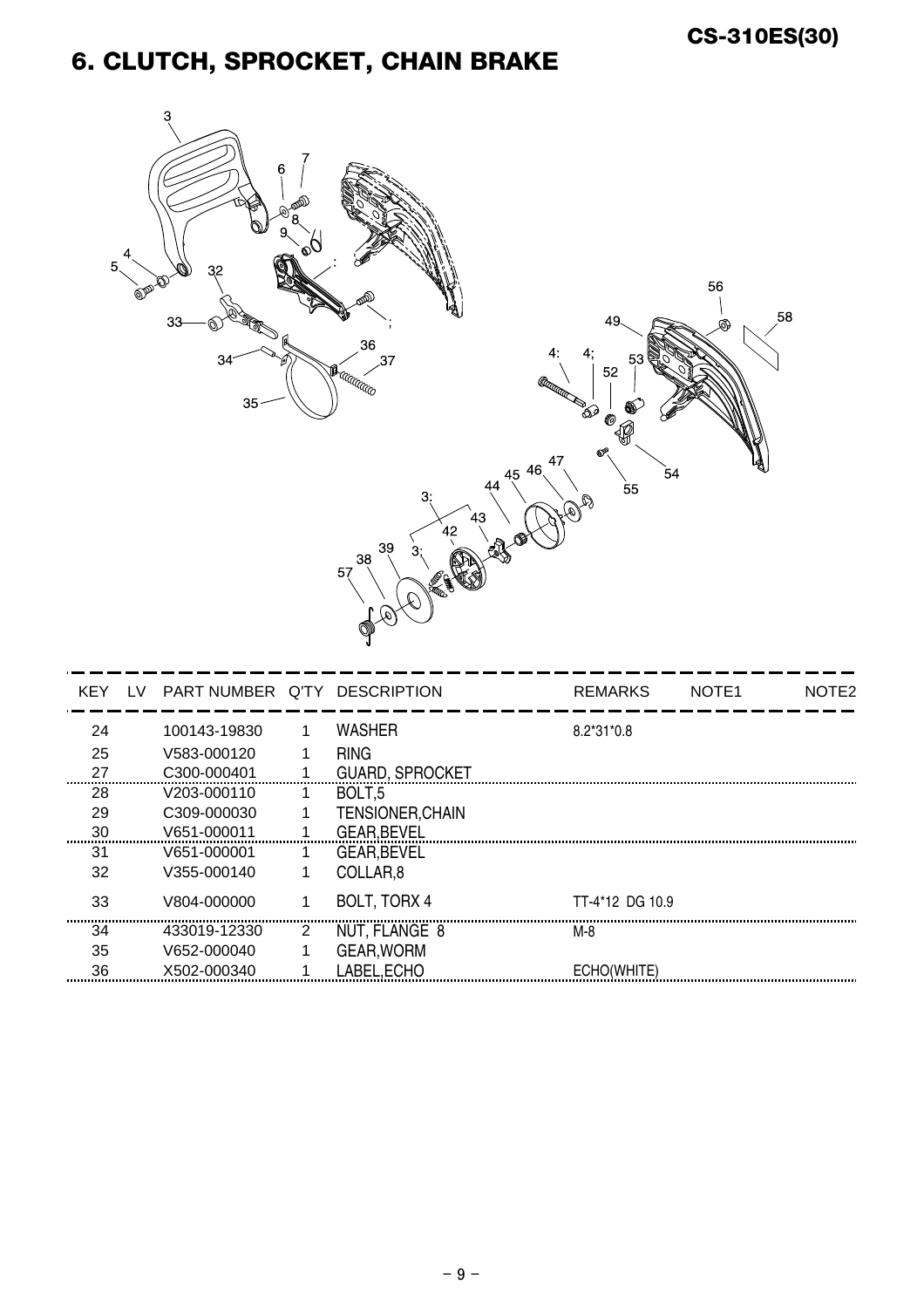#### 7. CARBURETOR



| KEY            |     | LV PART NUMBER Q'TY DESCRIPTION |    |                             | <b>REMARKS</b>  | NOTE <sub>1</sub> | NOTE <sub>2</sub> |
|----------------|-----|---------------------------------|----|-----------------------------|-----------------|-------------------|-------------------|
|                |     |                                 |    |                             |                 |                   |                   |
|                |     | A021-003380                     | 1  | CARBURETOR, DIAPHRAGM       | WT-999(EX-2488) |                   |                   |
| 1              | $+$ | 123130-02960                    | 5  | <b>SCREW</b>                |                 |                   |                   |
| $\overline{c}$ | $+$ | 123142-03930                    | 1  | COVER, M. DIAPHRAGM         |                 |                   |                   |
| 3<br>$+$       |     | P003-001850                     |    | DIAPHRAGM, METERING         |                 |                   |                   |
| 4              | $+$ | 123140-03930                    |    | GASKET, M. DIAPHRAGM        |                 |                   |                   |
| 5              | $+$ | 123138-03930                    |    | <b>PIN. METERING LEVER</b>  |                 |                   |                   |
| 6              | $+$ | 123123-03930                    |    | LEVER, METERING             |                 |                   |                   |
| 7              | $+$ | 123139-03930                    | 1  | <b>SCREW, M. LEVER PIN</b>  |                 |                   |                   |
| 8              | $+$ | 123122-03660                    |    | SPRING, METER. LEVER        |                 |                   |                   |
| 9              | $+$ | 123137-19830                    |    | <b>VALVE, INLET NEEDLE</b>  |                 |                   |                   |
| 10             | $+$ | 123146-10631                    |    | PLUG, WELCH                 |                 |                   |                   |
| 11             | $+$ | 123114-38830                    | 3  | <b>SCREW</b>                |                 |                   |                   |
| 12             | $+$ | P003-002250                     | 1. | VALVE, CHOKE                |                 |                   |                   |
| 13             | $+$ | 123121-22130                    | 1  | <b>SPRING, NEEDLE</b>       |                 |                   |                   |
| 14             | $+$ | 123119-22130                    | 1  | SPRING, NEEDLE              |                 |                   |                   |
| 15             | $+$ | 123118-30330                    | 1. | NEEDLE, IDLE                |                 |                   |                   |
| 16             | $+$ | P003-001340                     |    | <b>NEEDLE POWER</b>         |                 |                   |                   |
| 17             | $+$ | 123127-15030                    |    | <b>RING</b>                 |                 |                   |                   |
| 18             | $+$ | P003-004200                     |    | SHAFT ASSY, THROTTLE        |                 |                   |                   |
| 19             | $+$ | 123113-37530                    |    | SPRING, THROTTLE RTN        |                 |                   |                   |
| 20             | $+$ | 123126-10631                    |    | <b>SCREEN, INLET</b>        |                 |                   |                   |
| 21             | $+$ | 123116-23230                    |    | <b>VALVE, THROTTLE</b>      |                 |                   |                   |
| 22             | $+$ | 123127-03930                    |    | <b>CLIP, THROTTLE SHAFT</b> |                 |                   |                   |
| 23             | $+$ | P003-002260                     |    | <b>SPRING</b>               |                 |                   |                   |
| 24             | $+$ | P003-001040                     | 1  | <b>LEVER THROTTLE</b>       |                 |                   |                   |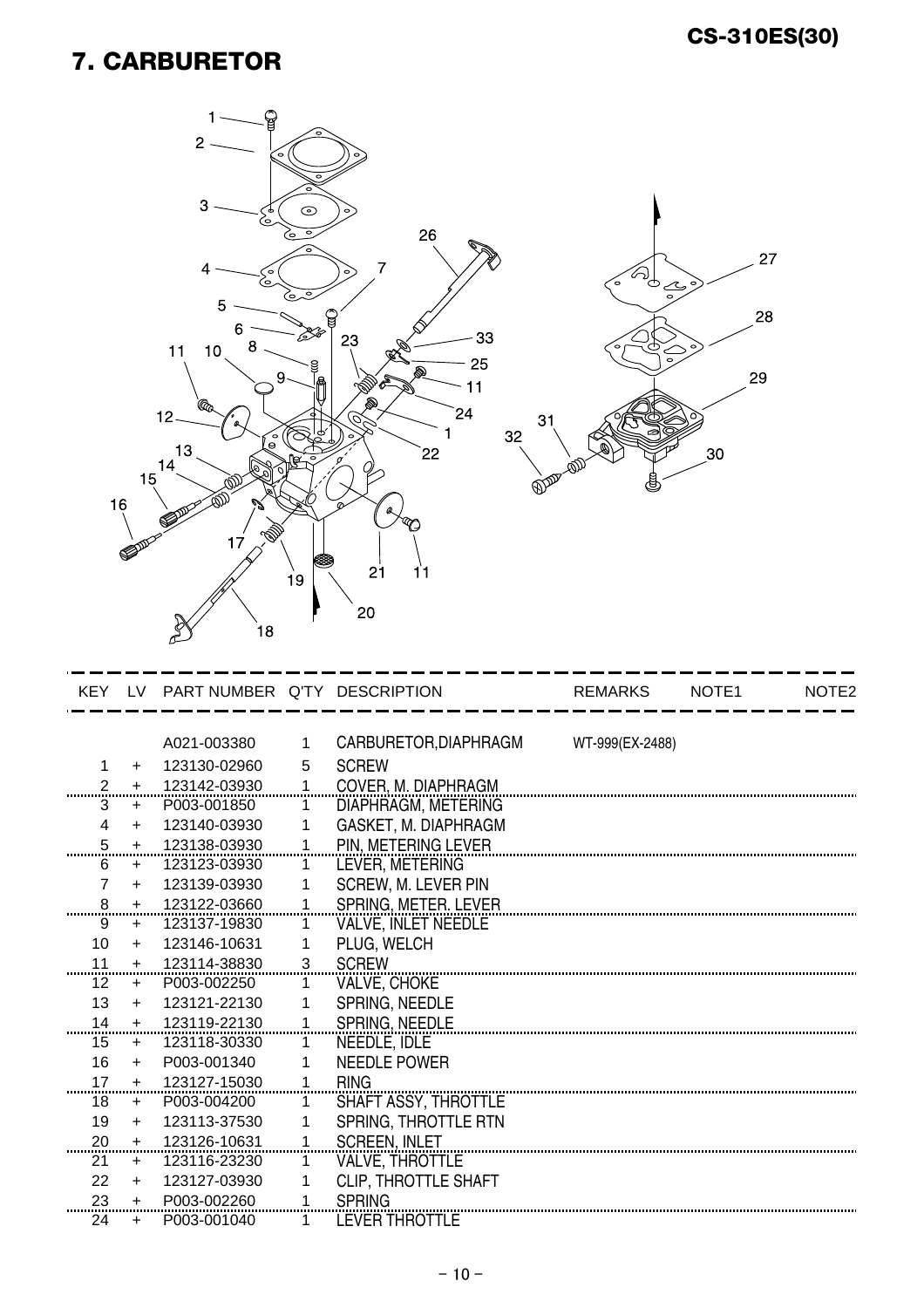#### 7. CARBURETOR



| <b>KEY</b> | TV.       | PART NUMBER Q'TY DESCRIPTION |   |                           | <b>REMARKS</b> | NOTF1 | NOTE <sub>2</sub> |
|------------|-----------|------------------------------|---|---------------------------|----------------|-------|-------------------|
|            |           |                              |   |                           |                |       |                   |
| 25         |           | P003-001510                  |   | LEVER-FAST IDLE           |                |       |                   |
| 26         | $\ddot{}$ | P003-000150                  |   | <b>CHOKE, SHAFT</b>       |                |       |                   |
| 27         | +         | 123112-15030                 |   | DIAPHRAGM, FUEL PUMP      |                |       |                   |
| 28         | $\ddot{}$ | 123125-15030                 | 1 | <b>GASKET, FUEL PUMP</b>  |                |       |                   |
| 29         | +         | 123124-09520                 |   | <b>COVER, FUEL PUMP</b>   |                |       |                   |
| 30         |           | 123110-03930                 |   | <b>SCREW, PUMP COVER</b>  |                |       |                   |
| 31         |           | 123133-04260                 |   | SPRING, IDLE ADJUST       |                |       |                   |
| 32         | $\div$    | 123134-04260                 |   | <b>SCREW, IDLE ADJUST</b> |                |       |                   |
| 33         |           | 123149-26030                 |   | WASHER                    |                |       |                   |
|            |           |                              |   |                           |                |       |                   |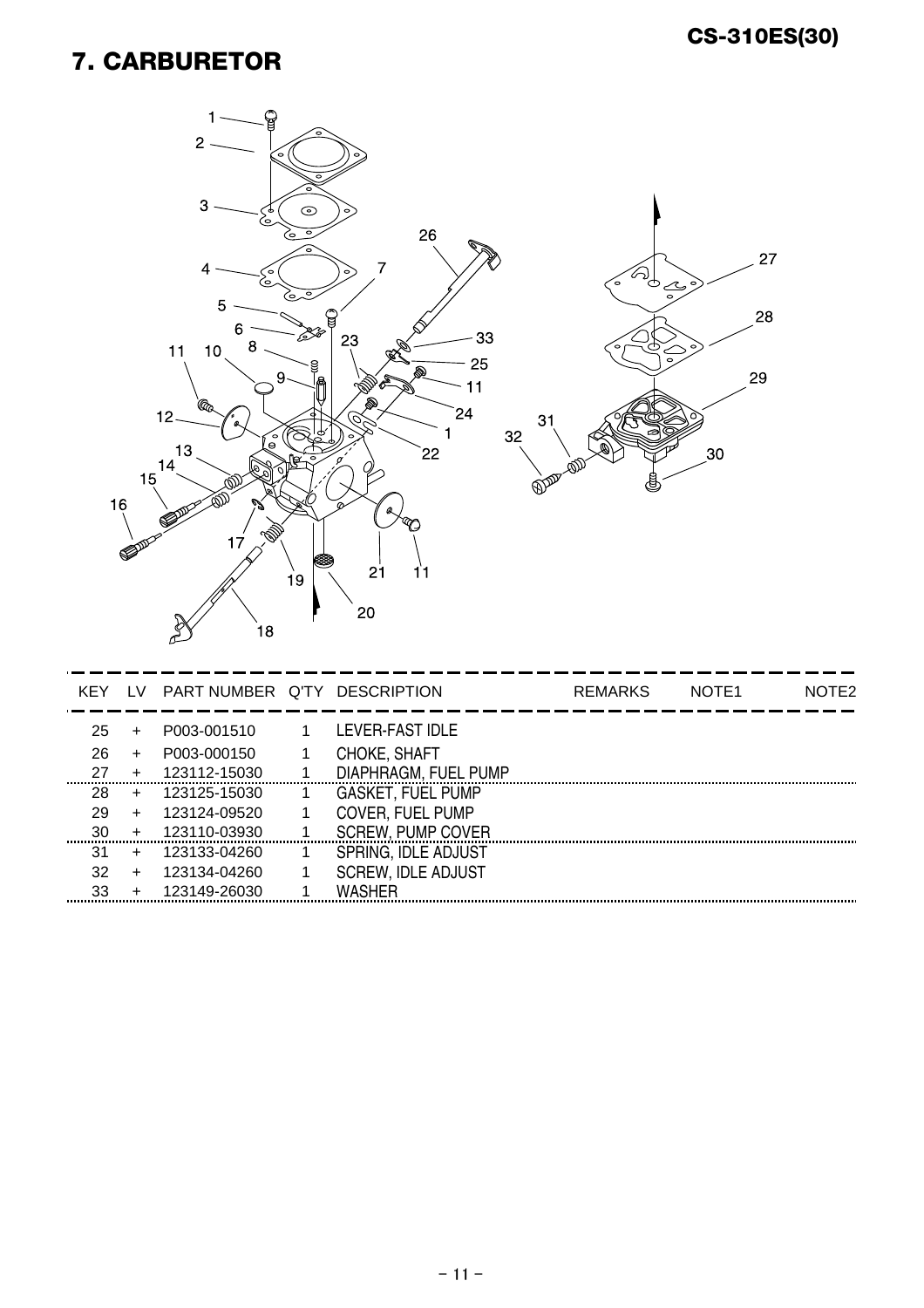| Index |  |  |  |
|-------|--|--|--|
|       |  |  |  |

| 100011-16131<br>177247-04630<br>C334-000100<br>$3 - 5$<br>$6 - 10$<br>1 - 6<br>$-7$<br>431019-15832<br>C345-000271<br>$6 - 8$<br>100013-15330<br>$2 -$<br>16<br>$\mathbf 1$<br>34<br>10<br>6<br>C400-000541<br>5<br>100014-11520<br>$\mathbf{1}$<br>433019-12330<br>$\blacksquare$<br>$\blacksquare$<br>$\overline{1}$<br>$\blacksquare$<br>8<br>$-7$<br>C410-000450<br>5<br>$-13$<br>100015-04630<br>1<br>433116-35430<br>6<br>$\overline{\phantom{0}}$<br>100142-12330<br>433116-35430<br>6<br>11<br>C411-000040<br>$5 -$<br>$\mathbf{1}$<br>11<br>$\blacksquare$<br>$\overline{7}$<br>$\blacksquare$<br>24<br>C450-000212<br>5<br>100143-19830<br>6<br>436114-13930<br>4<br>$-4$<br>10<br>$\sim$<br>$\blacksquare$<br>36<br>5<br>100927-35830<br>436205-02832<br>$\overline{4}$<br>5<br>C454-000160<br>$\blacksquare$<br>9<br>4<br>$\blacksquare$<br>$\blacksquare$<br>C460-000072<br>5<br>$-8$<br>101023-60930<br>$\overline{2}$<br>6<br>890157-39130<br>4<br>37<br>$\blacksquare$<br>$\blacksquare$<br>123110-03930<br>$7 -$<br>30<br>895812-03930<br>$\blacksquare$<br>10<br>C463-000030<br>$\mathbf 1$<br>18<br>$\overline{2}$<br>$\overline{\phantom{a}}$<br>$7 - 27$<br>14<br>C617-000500<br>123112-15030<br>898568-14530<br>$\overline{2}$<br>$\mathbf{1}$<br>23<br>$\overline{\phantom{a}}$<br>$\overline{\phantom{a}}$<br>5<br>12<br>19<br>123113-37530<br>$7 - 19$<br>900345-40025<br>$\blacksquare$<br>J485-000200<br>1<br>$\overline{a}$<br>3<br>$\overline{2}$<br>123114-38830<br>$7 - 11$<br>900515-00008<br>P003-000150<br>$7 -$<br>26<br>$\blacksquare$<br>24<br>123116-23230<br>$7 - 21$<br>900516-00005<br>$\overline{2}$<br>$\overline{1}$<br>P003-001040<br>$7 -$<br>$\blacksquare$<br>$7 - 15$<br>3<br>6<br>P003-001340<br>123118-30330<br>900603-00005<br>$7 -$<br>16<br>$\sim$<br>4 -<br>$\overline{2}$<br>$7 - 25$<br>123119-22130<br>$7 - 14$<br>900720-00018<br>P003-001510<br>123121-22130<br>$7 - 13$<br>93050-30098<br>6<br>$-12$<br>P003-001850<br>$7 - 3$<br>$\mathbf{1}$<br>14<br>123122-03660<br>$7 - 8$<br>94035-36201<br>P003-002250<br>$7 - 12$<br>$\blacksquare$<br>A021-003380<br>$4 - 22$<br>P003-002260<br>123123-03930<br>$7 - 6$<br>$7 - 23$<br>$\overline{7}$<br>P003-004200<br>$7 - 18$<br>123124-09520<br>$7 - 29$<br>A021-003380<br>$\blacksquare$<br>123125-15030<br>$7 - 28$<br>A051-001301<br>3<br>18<br>P021-005581<br>$4 -$<br>$\overline{1}$<br>$\blacksquare$<br>$7 - 20$<br>6<br>18<br>P021-005810<br>$6 - 20$<br>123126-10631<br>A056-000210<br>$\blacksquare$<br>$7 - 22$<br>A160-001070<br>-33<br>P021-014660<br>13<br>123127-03930<br>$\overline{4}$<br>$2 -$<br>$\blacksquare$<br>$7 - 17$<br>3<br>8<br>$\mathbf{1}$<br>$\overline{1}$<br>123127-15030<br>A172-000830<br>P021-015050<br>$\blacksquare$<br>$\blacksquare$<br>A200-000352<br>21<br>P021-015061<br>123130-02960<br>$7 -$<br>1<br>$\overline{4}$<br>$\mathbf 1$<br>5<br>$\blacksquare$<br>$\blacksquare$<br>$\mathbf{3}$<br>123133-04260<br>$7 - 31$<br>A202-000070<br>$\mathbf{1}$<br>P021-035210<br>12<br>1<br>$\overline{\phantom{a}}$<br>$\blacksquare$<br>$7 - 32$<br>A204-000211<br>P021-036932<br>123134-04260<br>$\overline{4}$<br>$-24$<br>16<br>1<br>$\overline{a}$<br>$7 - 9$<br>20<br>123137-19830<br>A206-000000<br>$\mathbf{1}$<br>$-4$<br>P022-001330<br>3<br>$\sim$<br>26<br>3<br>19<br>123138-03930<br>$7 - 5$<br>A226-001570<br>4<br>P022-005891<br>$\overline{\phantom{a}}$<br>$\blacksquare$<br>30<br>$3 -$<br>21<br>123139-03930<br>$7 -$<br>$\overline{7}$<br>A241-000150<br>P022-008440<br>$4 -$<br>A356-000030<br>P022-022000<br>$3 - 24$<br>123140-03930<br>$7 - 4$<br>$4 - 11$<br>123142-03930<br>A365-000050<br>$-3$<br>V104-000732<br>$2 - 5$<br>$7 - 2$<br>4<br>123146-10631<br>$7 - 10$<br>A365-000050<br>V130-000010<br>$4 - 29$<br>$4 - 3$<br>V137-000000<br>123149-26030<br>$7 - 33$<br>A409-000350<br>$3 - 1$<br>$4 - 10$<br>123181-39130<br>A411-000460<br>3<br>V186-000020<br>$4 - 8$<br>$4 - 27$<br>- 9<br>130110-05260<br>$4 - 7$<br>A425-000000<br>3<br>V203-000080<br>$3 - 7$<br>$-10$<br>130338-32430<br>A426-000020<br>3<br>V203-000110<br>$4 - 43$<br>11<br>$6 - 28$<br>$\overline{\phantom{a}}$<br>A427-000020<br>V225-000030<br>131004-37933<br>$4 - 12$<br>3<br>12<br>17<br>$1 -$<br>$\overline{\phantom{a}}$<br>131205-14930<br>A440-001190<br>3<br>V355-000140<br>$6 - 32$<br>4 - 19<br>-16<br>$\overline{\phantom{a}}$<br>A506-000080<br>3<br>V356-000430<br>$6 - 2$<br>132013-09820<br>$4 - 16$<br>$-22$<br>132115-01461<br>A514-000020<br>$3 - 4$<br>V376-000450<br>$6 - 14$<br>$4 - 6$<br>A551-000080<br>$6 - 16$<br>V420-001790<br>$4 - 32$<br>132115-44330<br>$4 - 18$<br>145610-60930<br>$2 - 4$<br>A551-000140<br>6<br>V450-000070<br>$6 - 15$<br>$-17$<br>A552-000100<br>V450-000700<br>145614-60930<br>$2 - 3$<br>$6 - 21$<br>$5 - 3$<br>145861-60930<br>A556-000542<br>V450-000710<br>$5 - 5$<br>$2 - 2$<br>$6 - 23$<br>150117-16430<br>$3 - 13$<br>C022-000071<br>$-26$<br>V450-000720<br>1<br>$5 - 14$<br>C300-000401<br>V451-000470<br>175012-03930<br>$6 - 22$<br>$6 - 27$<br>6 -<br>19<br>C309-000030<br>177214-03930<br>$6 - 4$<br>6<br>V452-000220<br>$3 - 23$<br>- 29<br>177234-35430<br>C320-000171<br>6<br>$-1$<br>V452-000250<br>$6 - 6$<br>$3 - 3$ | Patrs Number Key No. |          | Patrs Number Key No. |          | Patrs Number Key No. |          |
|-----------------------------------------------------------------------------------------------------------------------------------------------------------------------------------------------------------------------------------------------------------------------------------------------------------------------------------------------------------------------------------------------------------------------------------------------------------------------------------------------------------------------------------------------------------------------------------------------------------------------------------------------------------------------------------------------------------------------------------------------------------------------------------------------------------------------------------------------------------------------------------------------------------------------------------------------------------------------------------------------------------------------------------------------------------------------------------------------------------------------------------------------------------------------------------------------------------------------------------------------------------------------------------------------------------------------------------------------------------------------------------------------------------------------------------------------------------------------------------------------------------------------------------------------------------------------------------------------------------------------------------------------------------------------------------------------------------------------------------------------------------------------------------------------------------------------------------------------------------------------------------------------------------------------------------------------------------------------------------------------------------------------------------------------------------------------------------------------------------------------------------------------------------------------------------------------------------------------------------------------------------------------------------------------------------------------------------------------------------------------------------------------------------------------------------------------------------------------------------------------------------------------------------------------------------------------------------------------------------------------------------------------------------------------------------------------------------------------------------------------------------------------------------------------------------------------------------------------------------------------------------------------------------------------------------------------------------------------------------------------------------------------------------------------------------------------------------------------------------------------------------------------------------------------------------------------------------------------------------------------------------------------------------------------------------------------------------------------------------------------------------------------------------------------------------------------------------------------------------------------------------------------------------------------------------------------------------------------------------------------------------------------------------------------------------------------------------------------------------------------------------------------------------------------------------------------------------------------------------------------------------------------------------------------------------------------------------------------------------------------------------------------------------------------------------------------------------------------------------------------------------------------------------------------------------------------------------------------------------------------------------------------------------------------------------------------------------------------------------------------------------------------------------------------------------------------------------------------------------------------------------------------------------------------------------------------------------------------------------------------------------------------------------------------------------------------------------------------------------------------------------------------------------------------------------------------------------------------------------------------------------------------------------------------------------------------------------------------------------------------------------------------------------------------------------------------------------------------------------------------------------------------------------------------------------------------------------------------------------------------------|----------------------|----------|----------------------|----------|----------------------|----------|
|                                                                                                                                                                                                                                                                                                                                                                                                                                                                                                                                                                                                                                                                                                                                                                                                                                                                                                                                                                                                                                                                                                                                                                                                                                                                                                                                                                                                                                                                                                                                                                                                                                                                                                                                                                                                                                                                                                                                                                                                                                                                                                                                                                                                                                                                                                                                                                                                                                                                                                                                                                                                                                                                                                                                                                                                                                                                                                                                                                                                                                                                                                                                                                                                                                                                                                                                                                                                                                                                                                                                                                                                                                                                                                                                                                                                                                                                                                                                                                                                                                                                                                                                                                                                                                                                                                                                                                                                                                                                                                                                                                                                                                                                                                                                                                                                                                                                                                                                                                                                                                                                                                                                                                                                                                                     |                      |          |                      |          |                      |          |
|                                                                                                                                                                                                                                                                                                                                                                                                                                                                                                                                                                                                                                                                                                                                                                                                                                                                                                                                                                                                                                                                                                                                                                                                                                                                                                                                                                                                                                                                                                                                                                                                                                                                                                                                                                                                                                                                                                                                                                                                                                                                                                                                                                                                                                                                                                                                                                                                                                                                                                                                                                                                                                                                                                                                                                                                                                                                                                                                                                                                                                                                                                                                                                                                                                                                                                                                                                                                                                                                                                                                                                                                                                                                                                                                                                                                                                                                                                                                                                                                                                                                                                                                                                                                                                                                                                                                                                                                                                                                                                                                                                                                                                                                                                                                                                                                                                                                                                                                                                                                                                                                                                                                                                                                                                                     |                      |          |                      |          |                      |          |
|                                                                                                                                                                                                                                                                                                                                                                                                                                                                                                                                                                                                                                                                                                                                                                                                                                                                                                                                                                                                                                                                                                                                                                                                                                                                                                                                                                                                                                                                                                                                                                                                                                                                                                                                                                                                                                                                                                                                                                                                                                                                                                                                                                                                                                                                                                                                                                                                                                                                                                                                                                                                                                                                                                                                                                                                                                                                                                                                                                                                                                                                                                                                                                                                                                                                                                                                                                                                                                                                                                                                                                                                                                                                                                                                                                                                                                                                                                                                                                                                                                                                                                                                                                                                                                                                                                                                                                                                                                                                                                                                                                                                                                                                                                                                                                                                                                                                                                                                                                                                                                                                                                                                                                                                                                                     |                      |          |                      |          |                      |          |
|                                                                                                                                                                                                                                                                                                                                                                                                                                                                                                                                                                                                                                                                                                                                                                                                                                                                                                                                                                                                                                                                                                                                                                                                                                                                                                                                                                                                                                                                                                                                                                                                                                                                                                                                                                                                                                                                                                                                                                                                                                                                                                                                                                                                                                                                                                                                                                                                                                                                                                                                                                                                                                                                                                                                                                                                                                                                                                                                                                                                                                                                                                                                                                                                                                                                                                                                                                                                                                                                                                                                                                                                                                                                                                                                                                                                                                                                                                                                                                                                                                                                                                                                                                                                                                                                                                                                                                                                                                                                                                                                                                                                                                                                                                                                                                                                                                                                                                                                                                                                                                                                                                                                                                                                                                                     |                      |          |                      |          |                      |          |
|                                                                                                                                                                                                                                                                                                                                                                                                                                                                                                                                                                                                                                                                                                                                                                                                                                                                                                                                                                                                                                                                                                                                                                                                                                                                                                                                                                                                                                                                                                                                                                                                                                                                                                                                                                                                                                                                                                                                                                                                                                                                                                                                                                                                                                                                                                                                                                                                                                                                                                                                                                                                                                                                                                                                                                                                                                                                                                                                                                                                                                                                                                                                                                                                                                                                                                                                                                                                                                                                                                                                                                                                                                                                                                                                                                                                                                                                                                                                                                                                                                                                                                                                                                                                                                                                                                                                                                                                                                                                                                                                                                                                                                                                                                                                                                                                                                                                                                                                                                                                                                                                                                                                                                                                                                                     |                      |          |                      |          |                      |          |
|                                                                                                                                                                                                                                                                                                                                                                                                                                                                                                                                                                                                                                                                                                                                                                                                                                                                                                                                                                                                                                                                                                                                                                                                                                                                                                                                                                                                                                                                                                                                                                                                                                                                                                                                                                                                                                                                                                                                                                                                                                                                                                                                                                                                                                                                                                                                                                                                                                                                                                                                                                                                                                                                                                                                                                                                                                                                                                                                                                                                                                                                                                                                                                                                                                                                                                                                                                                                                                                                                                                                                                                                                                                                                                                                                                                                                                                                                                                                                                                                                                                                                                                                                                                                                                                                                                                                                                                                                                                                                                                                                                                                                                                                                                                                                                                                                                                                                                                                                                                                                                                                                                                                                                                                                                                     |                      |          |                      |          |                      |          |
|                                                                                                                                                                                                                                                                                                                                                                                                                                                                                                                                                                                                                                                                                                                                                                                                                                                                                                                                                                                                                                                                                                                                                                                                                                                                                                                                                                                                                                                                                                                                                                                                                                                                                                                                                                                                                                                                                                                                                                                                                                                                                                                                                                                                                                                                                                                                                                                                                                                                                                                                                                                                                                                                                                                                                                                                                                                                                                                                                                                                                                                                                                                                                                                                                                                                                                                                                                                                                                                                                                                                                                                                                                                                                                                                                                                                                                                                                                                                                                                                                                                                                                                                                                                                                                                                                                                                                                                                                                                                                                                                                                                                                                                                                                                                                                                                                                                                                                                                                                                                                                                                                                                                                                                                                                                     |                      |          |                      |          |                      |          |
|                                                                                                                                                                                                                                                                                                                                                                                                                                                                                                                                                                                                                                                                                                                                                                                                                                                                                                                                                                                                                                                                                                                                                                                                                                                                                                                                                                                                                                                                                                                                                                                                                                                                                                                                                                                                                                                                                                                                                                                                                                                                                                                                                                                                                                                                                                                                                                                                                                                                                                                                                                                                                                                                                                                                                                                                                                                                                                                                                                                                                                                                                                                                                                                                                                                                                                                                                                                                                                                                                                                                                                                                                                                                                                                                                                                                                                                                                                                                                                                                                                                                                                                                                                                                                                                                                                                                                                                                                                                                                                                                                                                                                                                                                                                                                                                                                                                                                                                                                                                                                                                                                                                                                                                                                                                     |                      |          |                      |          |                      |          |
|                                                                                                                                                                                                                                                                                                                                                                                                                                                                                                                                                                                                                                                                                                                                                                                                                                                                                                                                                                                                                                                                                                                                                                                                                                                                                                                                                                                                                                                                                                                                                                                                                                                                                                                                                                                                                                                                                                                                                                                                                                                                                                                                                                                                                                                                                                                                                                                                                                                                                                                                                                                                                                                                                                                                                                                                                                                                                                                                                                                                                                                                                                                                                                                                                                                                                                                                                                                                                                                                                                                                                                                                                                                                                                                                                                                                                                                                                                                                                                                                                                                                                                                                                                                                                                                                                                                                                                                                                                                                                                                                                                                                                                                                                                                                                                                                                                                                                                                                                                                                                                                                                                                                                                                                                                                     |                      |          |                      |          |                      |          |
|                                                                                                                                                                                                                                                                                                                                                                                                                                                                                                                                                                                                                                                                                                                                                                                                                                                                                                                                                                                                                                                                                                                                                                                                                                                                                                                                                                                                                                                                                                                                                                                                                                                                                                                                                                                                                                                                                                                                                                                                                                                                                                                                                                                                                                                                                                                                                                                                                                                                                                                                                                                                                                                                                                                                                                                                                                                                                                                                                                                                                                                                                                                                                                                                                                                                                                                                                                                                                                                                                                                                                                                                                                                                                                                                                                                                                                                                                                                                                                                                                                                                                                                                                                                                                                                                                                                                                                                                                                                                                                                                                                                                                                                                                                                                                                                                                                                                                                                                                                                                                                                                                                                                                                                                                                                     |                      |          |                      |          |                      |          |
|                                                                                                                                                                                                                                                                                                                                                                                                                                                                                                                                                                                                                                                                                                                                                                                                                                                                                                                                                                                                                                                                                                                                                                                                                                                                                                                                                                                                                                                                                                                                                                                                                                                                                                                                                                                                                                                                                                                                                                                                                                                                                                                                                                                                                                                                                                                                                                                                                                                                                                                                                                                                                                                                                                                                                                                                                                                                                                                                                                                                                                                                                                                                                                                                                                                                                                                                                                                                                                                                                                                                                                                                                                                                                                                                                                                                                                                                                                                                                                                                                                                                                                                                                                                                                                                                                                                                                                                                                                                                                                                                                                                                                                                                                                                                                                                                                                                                                                                                                                                                                                                                                                                                                                                                                                                     |                      |          |                      |          |                      |          |
|                                                                                                                                                                                                                                                                                                                                                                                                                                                                                                                                                                                                                                                                                                                                                                                                                                                                                                                                                                                                                                                                                                                                                                                                                                                                                                                                                                                                                                                                                                                                                                                                                                                                                                                                                                                                                                                                                                                                                                                                                                                                                                                                                                                                                                                                                                                                                                                                                                                                                                                                                                                                                                                                                                                                                                                                                                                                                                                                                                                                                                                                                                                                                                                                                                                                                                                                                                                                                                                                                                                                                                                                                                                                                                                                                                                                                                                                                                                                                                                                                                                                                                                                                                                                                                                                                                                                                                                                                                                                                                                                                                                                                                                                                                                                                                                                                                                                                                                                                                                                                                                                                                                                                                                                                                                     |                      |          |                      |          |                      |          |
|                                                                                                                                                                                                                                                                                                                                                                                                                                                                                                                                                                                                                                                                                                                                                                                                                                                                                                                                                                                                                                                                                                                                                                                                                                                                                                                                                                                                                                                                                                                                                                                                                                                                                                                                                                                                                                                                                                                                                                                                                                                                                                                                                                                                                                                                                                                                                                                                                                                                                                                                                                                                                                                                                                                                                                                                                                                                                                                                                                                                                                                                                                                                                                                                                                                                                                                                                                                                                                                                                                                                                                                                                                                                                                                                                                                                                                                                                                                                                                                                                                                                                                                                                                                                                                                                                                                                                                                                                                                                                                                                                                                                                                                                                                                                                                                                                                                                                                                                                                                                                                                                                                                                                                                                                                                     |                      |          |                      |          |                      |          |
|                                                                                                                                                                                                                                                                                                                                                                                                                                                                                                                                                                                                                                                                                                                                                                                                                                                                                                                                                                                                                                                                                                                                                                                                                                                                                                                                                                                                                                                                                                                                                                                                                                                                                                                                                                                                                                                                                                                                                                                                                                                                                                                                                                                                                                                                                                                                                                                                                                                                                                                                                                                                                                                                                                                                                                                                                                                                                                                                                                                                                                                                                                                                                                                                                                                                                                                                                                                                                                                                                                                                                                                                                                                                                                                                                                                                                                                                                                                                                                                                                                                                                                                                                                                                                                                                                                                                                                                                                                                                                                                                                                                                                                                                                                                                                                                                                                                                                                                                                                                                                                                                                                                                                                                                                                                     |                      |          |                      |          |                      |          |
|                                                                                                                                                                                                                                                                                                                                                                                                                                                                                                                                                                                                                                                                                                                                                                                                                                                                                                                                                                                                                                                                                                                                                                                                                                                                                                                                                                                                                                                                                                                                                                                                                                                                                                                                                                                                                                                                                                                                                                                                                                                                                                                                                                                                                                                                                                                                                                                                                                                                                                                                                                                                                                                                                                                                                                                                                                                                                                                                                                                                                                                                                                                                                                                                                                                                                                                                                                                                                                                                                                                                                                                                                                                                                                                                                                                                                                                                                                                                                                                                                                                                                                                                                                                                                                                                                                                                                                                                                                                                                                                                                                                                                                                                                                                                                                                                                                                                                                                                                                                                                                                                                                                                                                                                                                                     |                      |          |                      |          |                      |          |
|                                                                                                                                                                                                                                                                                                                                                                                                                                                                                                                                                                                                                                                                                                                                                                                                                                                                                                                                                                                                                                                                                                                                                                                                                                                                                                                                                                                                                                                                                                                                                                                                                                                                                                                                                                                                                                                                                                                                                                                                                                                                                                                                                                                                                                                                                                                                                                                                                                                                                                                                                                                                                                                                                                                                                                                                                                                                                                                                                                                                                                                                                                                                                                                                                                                                                                                                                                                                                                                                                                                                                                                                                                                                                                                                                                                                                                                                                                                                                                                                                                                                                                                                                                                                                                                                                                                                                                                                                                                                                                                                                                                                                                                                                                                                                                                                                                                                                                                                                                                                                                                                                                                                                                                                                                                     |                      |          |                      |          |                      |          |
|                                                                                                                                                                                                                                                                                                                                                                                                                                                                                                                                                                                                                                                                                                                                                                                                                                                                                                                                                                                                                                                                                                                                                                                                                                                                                                                                                                                                                                                                                                                                                                                                                                                                                                                                                                                                                                                                                                                                                                                                                                                                                                                                                                                                                                                                                                                                                                                                                                                                                                                                                                                                                                                                                                                                                                                                                                                                                                                                                                                                                                                                                                                                                                                                                                                                                                                                                                                                                                                                                                                                                                                                                                                                                                                                                                                                                                                                                                                                                                                                                                                                                                                                                                                                                                                                                                                                                                                                                                                                                                                                                                                                                                                                                                                                                                                                                                                                                                                                                                                                                                                                                                                                                                                                                                                     |                      |          |                      |          |                      |          |
|                                                                                                                                                                                                                                                                                                                                                                                                                                                                                                                                                                                                                                                                                                                                                                                                                                                                                                                                                                                                                                                                                                                                                                                                                                                                                                                                                                                                                                                                                                                                                                                                                                                                                                                                                                                                                                                                                                                                                                                                                                                                                                                                                                                                                                                                                                                                                                                                                                                                                                                                                                                                                                                                                                                                                                                                                                                                                                                                                                                                                                                                                                                                                                                                                                                                                                                                                                                                                                                                                                                                                                                                                                                                                                                                                                                                                                                                                                                                                                                                                                                                                                                                                                                                                                                                                                                                                                                                                                                                                                                                                                                                                                                                                                                                                                                                                                                                                                                                                                                                                                                                                                                                                                                                                                                     |                      |          |                      |          |                      |          |
|                                                                                                                                                                                                                                                                                                                                                                                                                                                                                                                                                                                                                                                                                                                                                                                                                                                                                                                                                                                                                                                                                                                                                                                                                                                                                                                                                                                                                                                                                                                                                                                                                                                                                                                                                                                                                                                                                                                                                                                                                                                                                                                                                                                                                                                                                                                                                                                                                                                                                                                                                                                                                                                                                                                                                                                                                                                                                                                                                                                                                                                                                                                                                                                                                                                                                                                                                                                                                                                                                                                                                                                                                                                                                                                                                                                                                                                                                                                                                                                                                                                                                                                                                                                                                                                                                                                                                                                                                                                                                                                                                                                                                                                                                                                                                                                                                                                                                                                                                                                                                                                                                                                                                                                                                                                     |                      |          |                      |          |                      |          |
|                                                                                                                                                                                                                                                                                                                                                                                                                                                                                                                                                                                                                                                                                                                                                                                                                                                                                                                                                                                                                                                                                                                                                                                                                                                                                                                                                                                                                                                                                                                                                                                                                                                                                                                                                                                                                                                                                                                                                                                                                                                                                                                                                                                                                                                                                                                                                                                                                                                                                                                                                                                                                                                                                                                                                                                                                                                                                                                                                                                                                                                                                                                                                                                                                                                                                                                                                                                                                                                                                                                                                                                                                                                                                                                                                                                                                                                                                                                                                                                                                                                                                                                                                                                                                                                                                                                                                                                                                                                                                                                                                                                                                                                                                                                                                                                                                                                                                                                                                                                                                                                                                                                                                                                                                                                     |                      |          |                      |          |                      |          |
|                                                                                                                                                                                                                                                                                                                                                                                                                                                                                                                                                                                                                                                                                                                                                                                                                                                                                                                                                                                                                                                                                                                                                                                                                                                                                                                                                                                                                                                                                                                                                                                                                                                                                                                                                                                                                                                                                                                                                                                                                                                                                                                                                                                                                                                                                                                                                                                                                                                                                                                                                                                                                                                                                                                                                                                                                                                                                                                                                                                                                                                                                                                                                                                                                                                                                                                                                                                                                                                                                                                                                                                                                                                                                                                                                                                                                                                                                                                                                                                                                                                                                                                                                                                                                                                                                                                                                                                                                                                                                                                                                                                                                                                                                                                                                                                                                                                                                                                                                                                                                                                                                                                                                                                                                                                     |                      |          |                      |          |                      |          |
|                                                                                                                                                                                                                                                                                                                                                                                                                                                                                                                                                                                                                                                                                                                                                                                                                                                                                                                                                                                                                                                                                                                                                                                                                                                                                                                                                                                                                                                                                                                                                                                                                                                                                                                                                                                                                                                                                                                                                                                                                                                                                                                                                                                                                                                                                                                                                                                                                                                                                                                                                                                                                                                                                                                                                                                                                                                                                                                                                                                                                                                                                                                                                                                                                                                                                                                                                                                                                                                                                                                                                                                                                                                                                                                                                                                                                                                                                                                                                                                                                                                                                                                                                                                                                                                                                                                                                                                                                                                                                                                                                                                                                                                                                                                                                                                                                                                                                                                                                                                                                                                                                                                                                                                                                                                     |                      |          |                      |          |                      |          |
|                                                                                                                                                                                                                                                                                                                                                                                                                                                                                                                                                                                                                                                                                                                                                                                                                                                                                                                                                                                                                                                                                                                                                                                                                                                                                                                                                                                                                                                                                                                                                                                                                                                                                                                                                                                                                                                                                                                                                                                                                                                                                                                                                                                                                                                                                                                                                                                                                                                                                                                                                                                                                                                                                                                                                                                                                                                                                                                                                                                                                                                                                                                                                                                                                                                                                                                                                                                                                                                                                                                                                                                                                                                                                                                                                                                                                                                                                                                                                                                                                                                                                                                                                                                                                                                                                                                                                                                                                                                                                                                                                                                                                                                                                                                                                                                                                                                                                                                                                                                                                                                                                                                                                                                                                                                     |                      |          |                      |          |                      |          |
|                                                                                                                                                                                                                                                                                                                                                                                                                                                                                                                                                                                                                                                                                                                                                                                                                                                                                                                                                                                                                                                                                                                                                                                                                                                                                                                                                                                                                                                                                                                                                                                                                                                                                                                                                                                                                                                                                                                                                                                                                                                                                                                                                                                                                                                                                                                                                                                                                                                                                                                                                                                                                                                                                                                                                                                                                                                                                                                                                                                                                                                                                                                                                                                                                                                                                                                                                                                                                                                                                                                                                                                                                                                                                                                                                                                                                                                                                                                                                                                                                                                                                                                                                                                                                                                                                                                                                                                                                                                                                                                                                                                                                                                                                                                                                                                                                                                                                                                                                                                                                                                                                                                                                                                                                                                     |                      |          |                      |          |                      |          |
|                                                                                                                                                                                                                                                                                                                                                                                                                                                                                                                                                                                                                                                                                                                                                                                                                                                                                                                                                                                                                                                                                                                                                                                                                                                                                                                                                                                                                                                                                                                                                                                                                                                                                                                                                                                                                                                                                                                                                                                                                                                                                                                                                                                                                                                                                                                                                                                                                                                                                                                                                                                                                                                                                                                                                                                                                                                                                                                                                                                                                                                                                                                                                                                                                                                                                                                                                                                                                                                                                                                                                                                                                                                                                                                                                                                                                                                                                                                                                                                                                                                                                                                                                                                                                                                                                                                                                                                                                                                                                                                                                                                                                                                                                                                                                                                                                                                                                                                                                                                                                                                                                                                                                                                                                                                     |                      |          |                      |          |                      |          |
|                                                                                                                                                                                                                                                                                                                                                                                                                                                                                                                                                                                                                                                                                                                                                                                                                                                                                                                                                                                                                                                                                                                                                                                                                                                                                                                                                                                                                                                                                                                                                                                                                                                                                                                                                                                                                                                                                                                                                                                                                                                                                                                                                                                                                                                                                                                                                                                                                                                                                                                                                                                                                                                                                                                                                                                                                                                                                                                                                                                                                                                                                                                                                                                                                                                                                                                                                                                                                                                                                                                                                                                                                                                                                                                                                                                                                                                                                                                                                                                                                                                                                                                                                                                                                                                                                                                                                                                                                                                                                                                                                                                                                                                                                                                                                                                                                                                                                                                                                                                                                                                                                                                                                                                                                                                     |                      |          |                      |          |                      |          |
|                                                                                                                                                                                                                                                                                                                                                                                                                                                                                                                                                                                                                                                                                                                                                                                                                                                                                                                                                                                                                                                                                                                                                                                                                                                                                                                                                                                                                                                                                                                                                                                                                                                                                                                                                                                                                                                                                                                                                                                                                                                                                                                                                                                                                                                                                                                                                                                                                                                                                                                                                                                                                                                                                                                                                                                                                                                                                                                                                                                                                                                                                                                                                                                                                                                                                                                                                                                                                                                                                                                                                                                                                                                                                                                                                                                                                                                                                                                                                                                                                                                                                                                                                                                                                                                                                                                                                                                                                                                                                                                                                                                                                                                                                                                                                                                                                                                                                                                                                                                                                                                                                                                                                                                                                                                     |                      |          |                      |          |                      |          |
|                                                                                                                                                                                                                                                                                                                                                                                                                                                                                                                                                                                                                                                                                                                                                                                                                                                                                                                                                                                                                                                                                                                                                                                                                                                                                                                                                                                                                                                                                                                                                                                                                                                                                                                                                                                                                                                                                                                                                                                                                                                                                                                                                                                                                                                                                                                                                                                                                                                                                                                                                                                                                                                                                                                                                                                                                                                                                                                                                                                                                                                                                                                                                                                                                                                                                                                                                                                                                                                                                                                                                                                                                                                                                                                                                                                                                                                                                                                                                                                                                                                                                                                                                                                                                                                                                                                                                                                                                                                                                                                                                                                                                                                                                                                                                                                                                                                                                                                                                                                                                                                                                                                                                                                                                                                     |                      |          |                      |          |                      |          |
|                                                                                                                                                                                                                                                                                                                                                                                                                                                                                                                                                                                                                                                                                                                                                                                                                                                                                                                                                                                                                                                                                                                                                                                                                                                                                                                                                                                                                                                                                                                                                                                                                                                                                                                                                                                                                                                                                                                                                                                                                                                                                                                                                                                                                                                                                                                                                                                                                                                                                                                                                                                                                                                                                                                                                                                                                                                                                                                                                                                                                                                                                                                                                                                                                                                                                                                                                                                                                                                                                                                                                                                                                                                                                                                                                                                                                                                                                                                                                                                                                                                                                                                                                                                                                                                                                                                                                                                                                                                                                                                                                                                                                                                                                                                                                                                                                                                                                                                                                                                                                                                                                                                                                                                                                                                     |                      |          |                      |          |                      |          |
|                                                                                                                                                                                                                                                                                                                                                                                                                                                                                                                                                                                                                                                                                                                                                                                                                                                                                                                                                                                                                                                                                                                                                                                                                                                                                                                                                                                                                                                                                                                                                                                                                                                                                                                                                                                                                                                                                                                                                                                                                                                                                                                                                                                                                                                                                                                                                                                                                                                                                                                                                                                                                                                                                                                                                                                                                                                                                                                                                                                                                                                                                                                                                                                                                                                                                                                                                                                                                                                                                                                                                                                                                                                                                                                                                                                                                                                                                                                                                                                                                                                                                                                                                                                                                                                                                                                                                                                                                                                                                                                                                                                                                                                                                                                                                                                                                                                                                                                                                                                                                                                                                                                                                                                                                                                     |                      |          |                      |          |                      |          |
|                                                                                                                                                                                                                                                                                                                                                                                                                                                                                                                                                                                                                                                                                                                                                                                                                                                                                                                                                                                                                                                                                                                                                                                                                                                                                                                                                                                                                                                                                                                                                                                                                                                                                                                                                                                                                                                                                                                                                                                                                                                                                                                                                                                                                                                                                                                                                                                                                                                                                                                                                                                                                                                                                                                                                                                                                                                                                                                                                                                                                                                                                                                                                                                                                                                                                                                                                                                                                                                                                                                                                                                                                                                                                                                                                                                                                                                                                                                                                                                                                                                                                                                                                                                                                                                                                                                                                                                                                                                                                                                                                                                                                                                                                                                                                                                                                                                                                                                                                                                                                                                                                                                                                                                                                                                     |                      |          |                      |          |                      |          |
|                                                                                                                                                                                                                                                                                                                                                                                                                                                                                                                                                                                                                                                                                                                                                                                                                                                                                                                                                                                                                                                                                                                                                                                                                                                                                                                                                                                                                                                                                                                                                                                                                                                                                                                                                                                                                                                                                                                                                                                                                                                                                                                                                                                                                                                                                                                                                                                                                                                                                                                                                                                                                                                                                                                                                                                                                                                                                                                                                                                                                                                                                                                                                                                                                                                                                                                                                                                                                                                                                                                                                                                                                                                                                                                                                                                                                                                                                                                                                                                                                                                                                                                                                                                                                                                                                                                                                                                                                                                                                                                                                                                                                                                                                                                                                                                                                                                                                                                                                                                                                                                                                                                                                                                                                                                     |                      |          |                      |          |                      |          |
|                                                                                                                                                                                                                                                                                                                                                                                                                                                                                                                                                                                                                                                                                                                                                                                                                                                                                                                                                                                                                                                                                                                                                                                                                                                                                                                                                                                                                                                                                                                                                                                                                                                                                                                                                                                                                                                                                                                                                                                                                                                                                                                                                                                                                                                                                                                                                                                                                                                                                                                                                                                                                                                                                                                                                                                                                                                                                                                                                                                                                                                                                                                                                                                                                                                                                                                                                                                                                                                                                                                                                                                                                                                                                                                                                                                                                                                                                                                                                                                                                                                                                                                                                                                                                                                                                                                                                                                                                                                                                                                                                                                                                                                                                                                                                                                                                                                                                                                                                                                                                                                                                                                                                                                                                                                     |                      |          |                      |          |                      |          |
|                                                                                                                                                                                                                                                                                                                                                                                                                                                                                                                                                                                                                                                                                                                                                                                                                                                                                                                                                                                                                                                                                                                                                                                                                                                                                                                                                                                                                                                                                                                                                                                                                                                                                                                                                                                                                                                                                                                                                                                                                                                                                                                                                                                                                                                                                                                                                                                                                                                                                                                                                                                                                                                                                                                                                                                                                                                                                                                                                                                                                                                                                                                                                                                                                                                                                                                                                                                                                                                                                                                                                                                                                                                                                                                                                                                                                                                                                                                                                                                                                                                                                                                                                                                                                                                                                                                                                                                                                                                                                                                                                                                                                                                                                                                                                                                                                                                                                                                                                                                                                                                                                                                                                                                                                                                     |                      |          |                      |          |                      |          |
|                                                                                                                                                                                                                                                                                                                                                                                                                                                                                                                                                                                                                                                                                                                                                                                                                                                                                                                                                                                                                                                                                                                                                                                                                                                                                                                                                                                                                                                                                                                                                                                                                                                                                                                                                                                                                                                                                                                                                                                                                                                                                                                                                                                                                                                                                                                                                                                                                                                                                                                                                                                                                                                                                                                                                                                                                                                                                                                                                                                                                                                                                                                                                                                                                                                                                                                                                                                                                                                                                                                                                                                                                                                                                                                                                                                                                                                                                                                                                                                                                                                                                                                                                                                                                                                                                                                                                                                                                                                                                                                                                                                                                                                                                                                                                                                                                                                                                                                                                                                                                                                                                                                                                                                                                                                     |                      |          |                      |          |                      |          |
|                                                                                                                                                                                                                                                                                                                                                                                                                                                                                                                                                                                                                                                                                                                                                                                                                                                                                                                                                                                                                                                                                                                                                                                                                                                                                                                                                                                                                                                                                                                                                                                                                                                                                                                                                                                                                                                                                                                                                                                                                                                                                                                                                                                                                                                                                                                                                                                                                                                                                                                                                                                                                                                                                                                                                                                                                                                                                                                                                                                                                                                                                                                                                                                                                                                                                                                                                                                                                                                                                                                                                                                                                                                                                                                                                                                                                                                                                                                                                                                                                                                                                                                                                                                                                                                                                                                                                                                                                                                                                                                                                                                                                                                                                                                                                                                                                                                                                                                                                                                                                                                                                                                                                                                                                                                     |                      |          |                      |          |                      |          |
|                                                                                                                                                                                                                                                                                                                                                                                                                                                                                                                                                                                                                                                                                                                                                                                                                                                                                                                                                                                                                                                                                                                                                                                                                                                                                                                                                                                                                                                                                                                                                                                                                                                                                                                                                                                                                                                                                                                                                                                                                                                                                                                                                                                                                                                                                                                                                                                                                                                                                                                                                                                                                                                                                                                                                                                                                                                                                                                                                                                                                                                                                                                                                                                                                                                                                                                                                                                                                                                                                                                                                                                                                                                                                                                                                                                                                                                                                                                                                                                                                                                                                                                                                                                                                                                                                                                                                                                                                                                                                                                                                                                                                                                                                                                                                                                                                                                                                                                                                                                                                                                                                                                                                                                                                                                     |                      |          |                      |          |                      |          |
|                                                                                                                                                                                                                                                                                                                                                                                                                                                                                                                                                                                                                                                                                                                                                                                                                                                                                                                                                                                                                                                                                                                                                                                                                                                                                                                                                                                                                                                                                                                                                                                                                                                                                                                                                                                                                                                                                                                                                                                                                                                                                                                                                                                                                                                                                                                                                                                                                                                                                                                                                                                                                                                                                                                                                                                                                                                                                                                                                                                                                                                                                                                                                                                                                                                                                                                                                                                                                                                                                                                                                                                                                                                                                                                                                                                                                                                                                                                                                                                                                                                                                                                                                                                                                                                                                                                                                                                                                                                                                                                                                                                                                                                                                                                                                                                                                                                                                                                                                                                                                                                                                                                                                                                                                                                     |                      |          |                      |          |                      |          |
|                                                                                                                                                                                                                                                                                                                                                                                                                                                                                                                                                                                                                                                                                                                                                                                                                                                                                                                                                                                                                                                                                                                                                                                                                                                                                                                                                                                                                                                                                                                                                                                                                                                                                                                                                                                                                                                                                                                                                                                                                                                                                                                                                                                                                                                                                                                                                                                                                                                                                                                                                                                                                                                                                                                                                                                                                                                                                                                                                                                                                                                                                                                                                                                                                                                                                                                                                                                                                                                                                                                                                                                                                                                                                                                                                                                                                                                                                                                                                                                                                                                                                                                                                                                                                                                                                                                                                                                                                                                                                                                                                                                                                                                                                                                                                                                                                                                                                                                                                                                                                                                                                                                                                                                                                                                     |                      |          |                      |          |                      |          |
|                                                                                                                                                                                                                                                                                                                                                                                                                                                                                                                                                                                                                                                                                                                                                                                                                                                                                                                                                                                                                                                                                                                                                                                                                                                                                                                                                                                                                                                                                                                                                                                                                                                                                                                                                                                                                                                                                                                                                                                                                                                                                                                                                                                                                                                                                                                                                                                                                                                                                                                                                                                                                                                                                                                                                                                                                                                                                                                                                                                                                                                                                                                                                                                                                                                                                                                                                                                                                                                                                                                                                                                                                                                                                                                                                                                                                                                                                                                                                                                                                                                                                                                                                                                                                                                                                                                                                                                                                                                                                                                                                                                                                                                                                                                                                                                                                                                                                                                                                                                                                                                                                                                                                                                                                                                     |                      |          |                      |          |                      |          |
|                                                                                                                                                                                                                                                                                                                                                                                                                                                                                                                                                                                                                                                                                                                                                                                                                                                                                                                                                                                                                                                                                                                                                                                                                                                                                                                                                                                                                                                                                                                                                                                                                                                                                                                                                                                                                                                                                                                                                                                                                                                                                                                                                                                                                                                                                                                                                                                                                                                                                                                                                                                                                                                                                                                                                                                                                                                                                                                                                                                                                                                                                                                                                                                                                                                                                                                                                                                                                                                                                                                                                                                                                                                                                                                                                                                                                                                                                                                                                                                                                                                                                                                                                                                                                                                                                                                                                                                                                                                                                                                                                                                                                                                                                                                                                                                                                                                                                                                                                                                                                                                                                                                                                                                                                                                     |                      |          |                      |          |                      |          |
|                                                                                                                                                                                                                                                                                                                                                                                                                                                                                                                                                                                                                                                                                                                                                                                                                                                                                                                                                                                                                                                                                                                                                                                                                                                                                                                                                                                                                                                                                                                                                                                                                                                                                                                                                                                                                                                                                                                                                                                                                                                                                                                                                                                                                                                                                                                                                                                                                                                                                                                                                                                                                                                                                                                                                                                                                                                                                                                                                                                                                                                                                                                                                                                                                                                                                                                                                                                                                                                                                                                                                                                                                                                                                                                                                                                                                                                                                                                                                                                                                                                                                                                                                                                                                                                                                                                                                                                                                                                                                                                                                                                                                                                                                                                                                                                                                                                                                                                                                                                                                                                                                                                                                                                                                                                     |                      |          |                      |          |                      |          |
|                                                                                                                                                                                                                                                                                                                                                                                                                                                                                                                                                                                                                                                                                                                                                                                                                                                                                                                                                                                                                                                                                                                                                                                                                                                                                                                                                                                                                                                                                                                                                                                                                                                                                                                                                                                                                                                                                                                                                                                                                                                                                                                                                                                                                                                                                                                                                                                                                                                                                                                                                                                                                                                                                                                                                                                                                                                                                                                                                                                                                                                                                                                                                                                                                                                                                                                                                                                                                                                                                                                                                                                                                                                                                                                                                                                                                                                                                                                                                                                                                                                                                                                                                                                                                                                                                                                                                                                                                                                                                                                                                                                                                                                                                                                                                                                                                                                                                                                                                                                                                                                                                                                                                                                                                                                     |                      |          |                      |          |                      |          |
|                                                                                                                                                                                                                                                                                                                                                                                                                                                                                                                                                                                                                                                                                                                                                                                                                                                                                                                                                                                                                                                                                                                                                                                                                                                                                                                                                                                                                                                                                                                                                                                                                                                                                                                                                                                                                                                                                                                                                                                                                                                                                                                                                                                                                                                                                                                                                                                                                                                                                                                                                                                                                                                                                                                                                                                                                                                                                                                                                                                                                                                                                                                                                                                                                                                                                                                                                                                                                                                                                                                                                                                                                                                                                                                                                                                                                                                                                                                                                                                                                                                                                                                                                                                                                                                                                                                                                                                                                                                                                                                                                                                                                                                                                                                                                                                                                                                                                                                                                                                                                                                                                                                                                                                                                                                     |                      |          |                      |          |                      |          |
|                                                                                                                                                                                                                                                                                                                                                                                                                                                                                                                                                                                                                                                                                                                                                                                                                                                                                                                                                                                                                                                                                                                                                                                                                                                                                                                                                                                                                                                                                                                                                                                                                                                                                                                                                                                                                                                                                                                                                                                                                                                                                                                                                                                                                                                                                                                                                                                                                                                                                                                                                                                                                                                                                                                                                                                                                                                                                                                                                                                                                                                                                                                                                                                                                                                                                                                                                                                                                                                                                                                                                                                                                                                                                                                                                                                                                                                                                                                                                                                                                                                                                                                                                                                                                                                                                                                                                                                                                                                                                                                                                                                                                                                                                                                                                                                                                                                                                                                                                                                                                                                                                                                                                                                                                                                     |                      |          |                      |          |                      |          |
|                                                                                                                                                                                                                                                                                                                                                                                                                                                                                                                                                                                                                                                                                                                                                                                                                                                                                                                                                                                                                                                                                                                                                                                                                                                                                                                                                                                                                                                                                                                                                                                                                                                                                                                                                                                                                                                                                                                                                                                                                                                                                                                                                                                                                                                                                                                                                                                                                                                                                                                                                                                                                                                                                                                                                                                                                                                                                                                                                                                                                                                                                                                                                                                                                                                                                                                                                                                                                                                                                                                                                                                                                                                                                                                                                                                                                                                                                                                                                                                                                                                                                                                                                                                                                                                                                                                                                                                                                                                                                                                                                                                                                                                                                                                                                                                                                                                                                                                                                                                                                                                                                                                                                                                                                                                     |                      |          |                      |          |                      |          |
|                                                                                                                                                                                                                                                                                                                                                                                                                                                                                                                                                                                                                                                                                                                                                                                                                                                                                                                                                                                                                                                                                                                                                                                                                                                                                                                                                                                                                                                                                                                                                                                                                                                                                                                                                                                                                                                                                                                                                                                                                                                                                                                                                                                                                                                                                                                                                                                                                                                                                                                                                                                                                                                                                                                                                                                                                                                                                                                                                                                                                                                                                                                                                                                                                                                                                                                                                                                                                                                                                                                                                                                                                                                                                                                                                                                                                                                                                                                                                                                                                                                                                                                                                                                                                                                                                                                                                                                                                                                                                                                                                                                                                                                                                                                                                                                                                                                                                                                                                                                                                                                                                                                                                                                                                                                     |                      |          |                      |          |                      |          |
|                                                                                                                                                                                                                                                                                                                                                                                                                                                                                                                                                                                                                                                                                                                                                                                                                                                                                                                                                                                                                                                                                                                                                                                                                                                                                                                                                                                                                                                                                                                                                                                                                                                                                                                                                                                                                                                                                                                                                                                                                                                                                                                                                                                                                                                                                                                                                                                                                                                                                                                                                                                                                                                                                                                                                                                                                                                                                                                                                                                                                                                                                                                                                                                                                                                                                                                                                                                                                                                                                                                                                                                                                                                                                                                                                                                                                                                                                                                                                                                                                                                                                                                                                                                                                                                                                                                                                                                                                                                                                                                                                                                                                                                                                                                                                                                                                                                                                                                                                                                                                                                                                                                                                                                                                                                     |                      |          |                      |          |                      |          |
|                                                                                                                                                                                                                                                                                                                                                                                                                                                                                                                                                                                                                                                                                                                                                                                                                                                                                                                                                                                                                                                                                                                                                                                                                                                                                                                                                                                                                                                                                                                                                                                                                                                                                                                                                                                                                                                                                                                                                                                                                                                                                                                                                                                                                                                                                                                                                                                                                                                                                                                                                                                                                                                                                                                                                                                                                                                                                                                                                                                                                                                                                                                                                                                                                                                                                                                                                                                                                                                                                                                                                                                                                                                                                                                                                                                                                                                                                                                                                                                                                                                                                                                                                                                                                                                                                                                                                                                                                                                                                                                                                                                                                                                                                                                                                                                                                                                                                                                                                                                                                                                                                                                                                                                                                                                     | 177236-61830         | $3 - 25$ | C328-000030          | $6 - 13$ | V452-000260          | $5 - 11$ |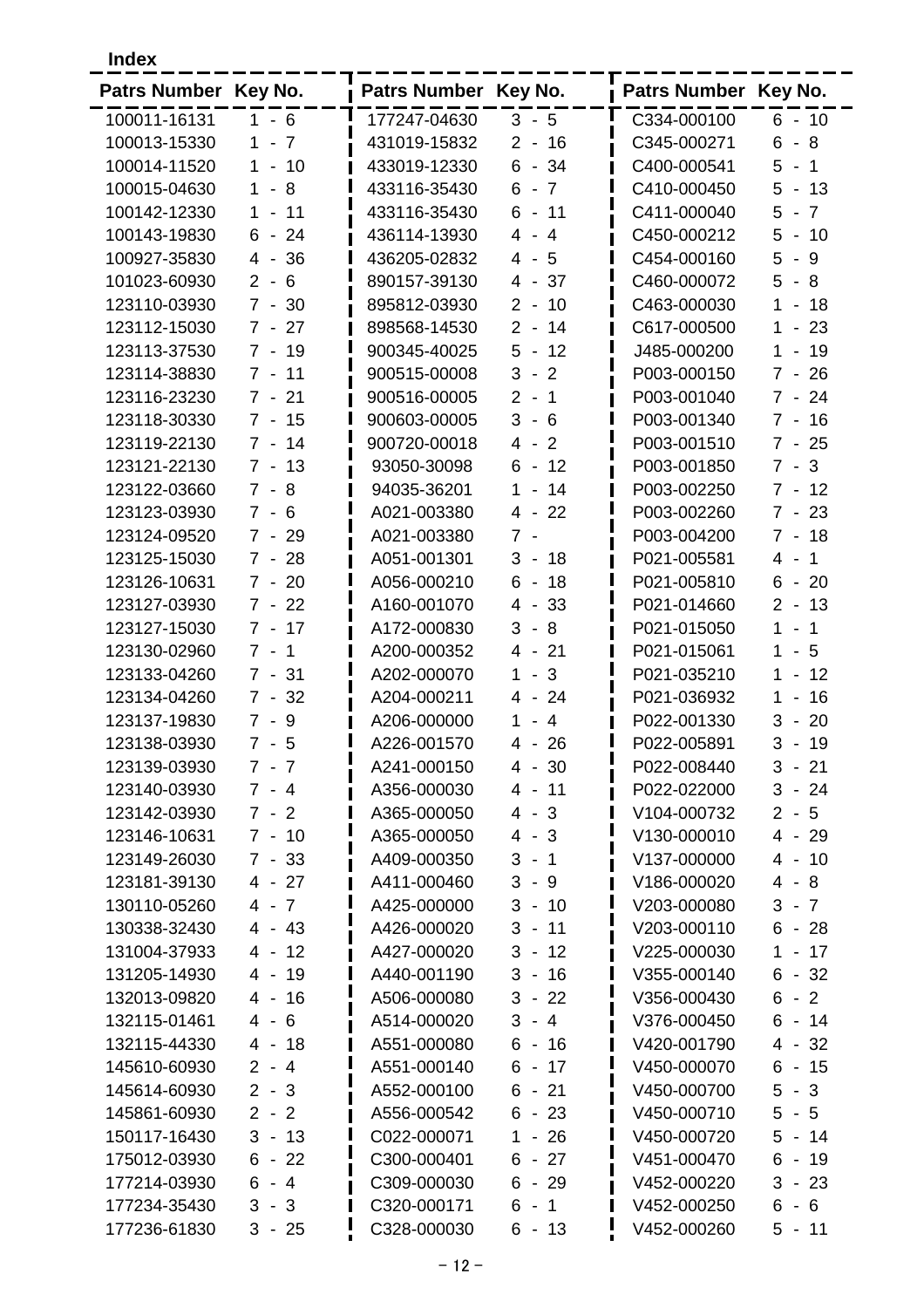#### **Index**

| Patrs Number Key No. |                       | Patrs Number Key No. | Patrs Number Key No. |
|----------------------|-----------------------|----------------------|----------------------|
| V470-000810          | $4 - 9$               |                      |                      |
| V471-001280          | $4 - 28$              |                      |                      |
| V471-001560          | $4 - 17$              |                      |                      |
| V471-002170          | $4 - 15$              |                      |                      |
| V485-001070          | $3 - 15$              |                      |                      |
| V485-001080          | $3 - 17$              |                      |                      |
| V490-000400          | $1 - 20$              |                      |                      |
| V505-000011          | $1 - 13$              |                      |                      |
| V581-000610          | $4 - 13$              |                      |                      |
| V583-000120          | $6 - 25$              |                      |                      |
| V622-000070          | $-21$<br>$\mathbf{1}$ |                      |                      |
| V651-000001          | $6 - 31$              |                      |                      |
| V651-000011          | $6 - 30$              |                      |                      |
| V652-000040          | $-35$<br>6            |                      |                      |
| V804-000000          | 6<br>- 9              |                      |                      |
| V804-000000          | $6 - 33$              |                      |                      |
| V804-000020          | 6<br>$-5$             |                      |                      |
| V805-000000          | $4 - 25$              |                      |                      |
| V805-000000          | 5<br>$-2$             |                      |                      |
| V805-000000          | 5<br>$-6$             |                      |                      |
| V805-000010          | $3 - 26$              |                      |                      |
| V805-000010          | $4 - 20$              |                      |                      |
| V805-000010          | $5 - 4$               |                      |                      |
| V805-000010          | 6<br>$-3$             |                      |                      |
| V805-000040          | $4 - 23$              |                      |                      |
| V805-000180          | $1 - 22$              |                      |                      |
| V805-000210          | $3 - 14$              |                      |                      |
| V805-000220          | 1<br>$-2$             |                      |                      |
| X123-000250          | $2 - 15$              |                      |                      |
| X502-000340          | $6 - 36$              |                      |                      |
| X502-000670          | $3 - 27$              |                      |                      |
| X503-009270          | 4 - 39                |                      |                      |
| X505-006291          | $4 - 47$              |                      |                      |
| X524-001900          | $4 - 38$              |                      |                      |
| X602-000080          | $2 - 9$               |                      |                      |
| X605-000050          | $2 - 12$              |                      |                      |
| X698-000050          | $2 - 8$               |                      |                      |

 $\mathbf l$ ī  $\blacksquare$  $\blacksquare$ П

 $\frac{1}{2}$